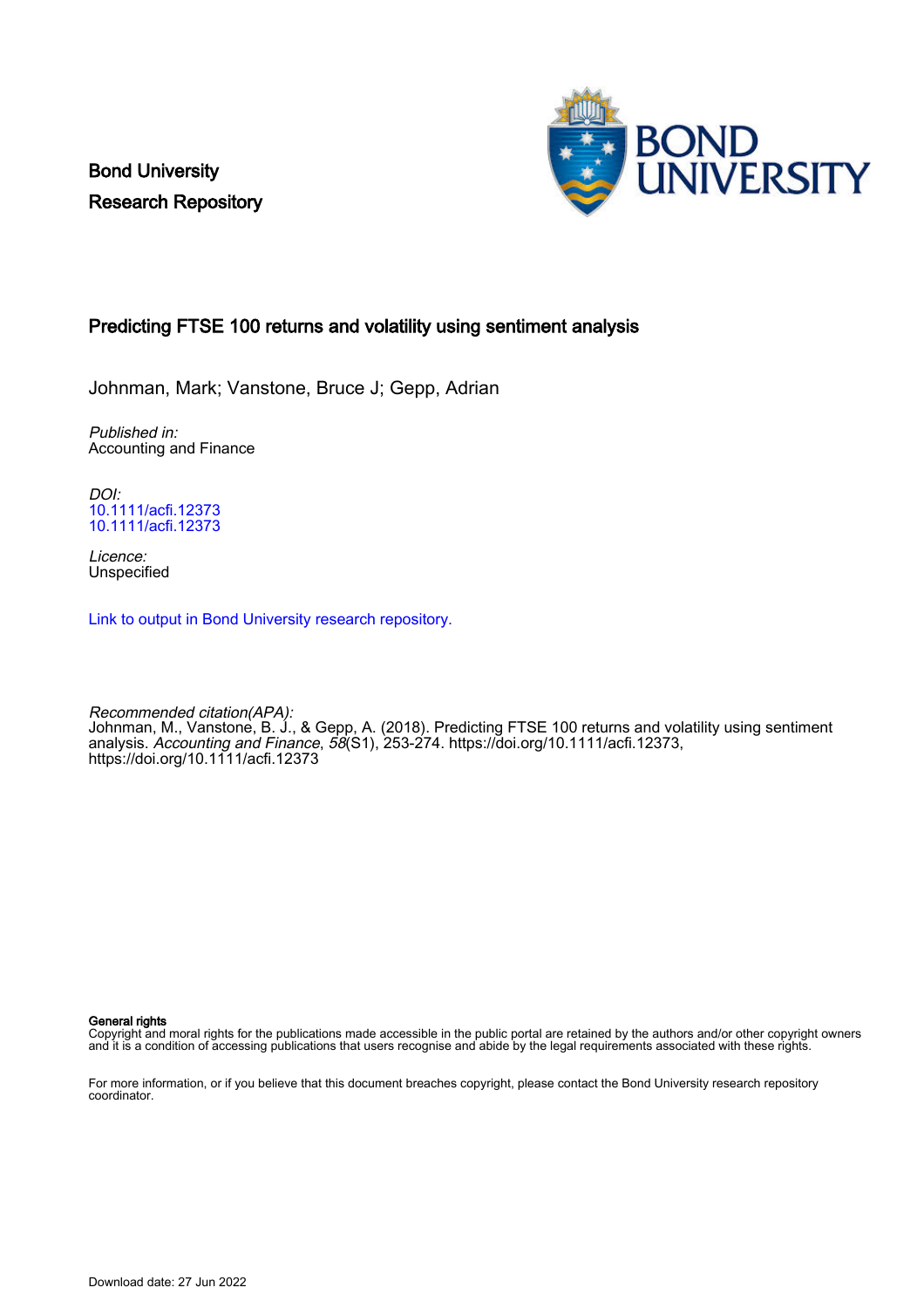*Citation Note: A revised version has been accepted for publication in Accounting & Finance journal published by Wiley* 

# Predicting FTSE 100 Returns and Volatility Using Sentiment Analysis

### Abstract

We investigate the statistical and economic effect of positive and negative sentiment on daily excess returns and volatility in the FTSE 100 index, using business news articles published by the Guardian Media Group between 01/01/2000 and 01/06/2016. The analysis indicates that while business news sentiment derived from articles aimed at retail traders doesn't influence excess returns in the FTSE 100 index, it does affect volatility, with negative sentiment increasing volatility and positive sentiment reducing it. Further, an ETF-based trading strategy based on these findings is found to outperform the naïve buy-and-hold approach.

### Keywords

Sentiment analysis, trading strategy, text mining, news, FTSE 100

# JEL Classification

G11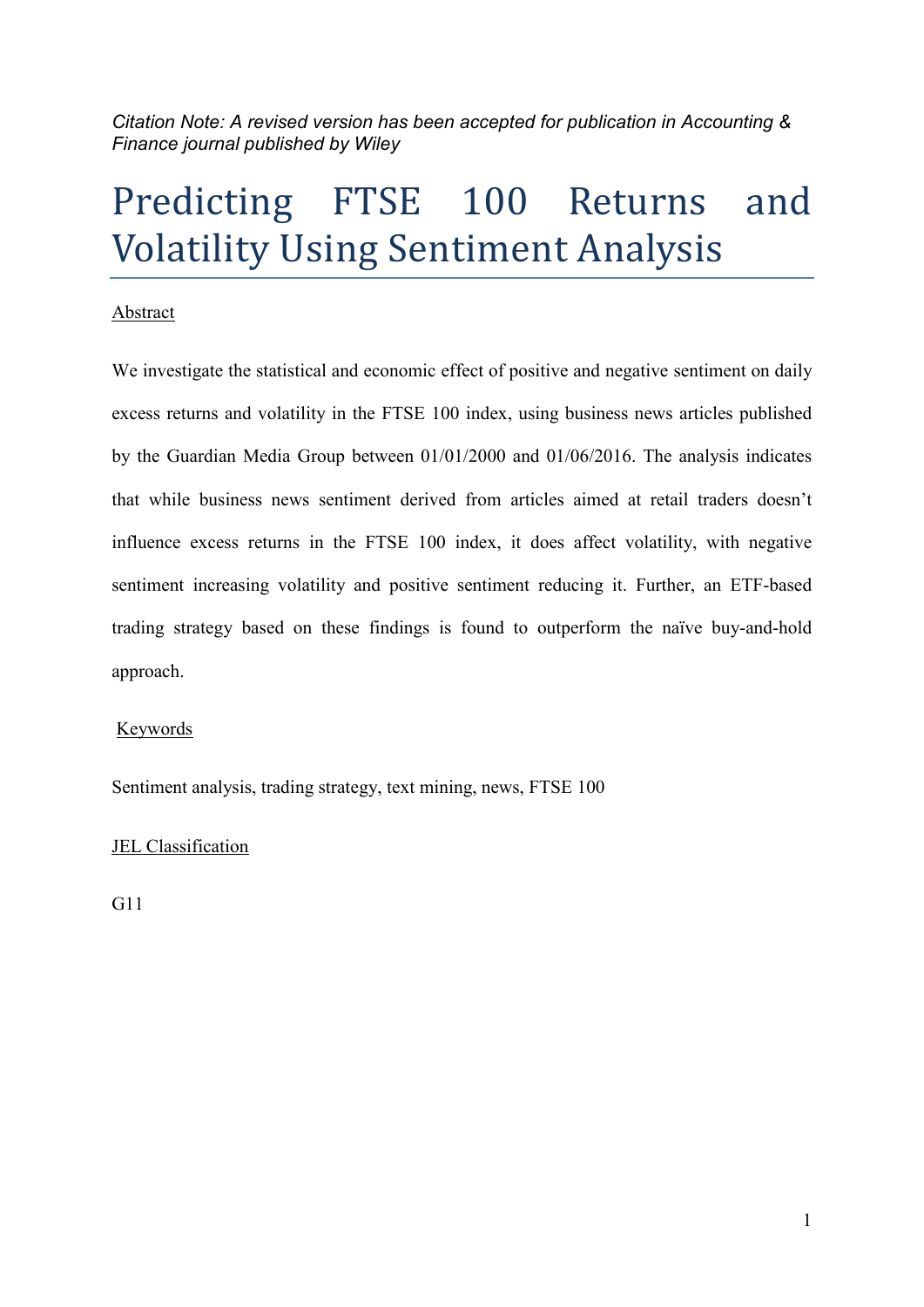### **1 Introduction**

Intuitively, it is reasonable to consider investor sentiment as influencing stock market movements. This is supported by the findings of Blasco, Corredor, and Ferreruela (2012), who showed that sentiment is a key factor in the intensity of investors' herding behaviour. Theoretical models of the effect of investor sentiment usually posit the existence of two types of traders: 'noise traders' (retail investors), who hold random beliefs about future dividends, and 'rational arbitrageurs' (sophisticated investors), who hold Bayesian beliefs (De Long et al. 1990). It has been shown that changes in noise traders' sentiment can result in increased market volatility and temporary deviations in stock prices away from fundamental values (De Long et al. 1990).

The measurement of investor sentiment using media-based data sources (e.g. newspaper articles) is an application of sentiment analysis, which can be broadly defined as analysing textual data using natural language processing techniques to capture people's attitude towards a topic. Methodologies for sentiment analysis vary from matching text against positive and negative word lists to using statistical learning algorithms to identify key words and topics. In terms of finance-specific applications, Klein and Prestbo (1974) can be credited with making one of the first attempts to study the effect of textual information on financial markets. This study pioneered research into how text can be used to derive investor sentiment, predict market movements and exploit them through trading strategies.

A notable portion of the literature refers to the work of Tetlock (2007), who reported that high media pessimism predicts downward pressure on market prices, which is followed by a reversion to fundamentals. In a subsequent paper, Tetlock, Saar-Tsechansky, and Macskassy (2008) confirmed this finding, with return predictability being strongest for news articles focusing on stocks' fundamentals (i.e. containing at least one word with the stem "earn"). In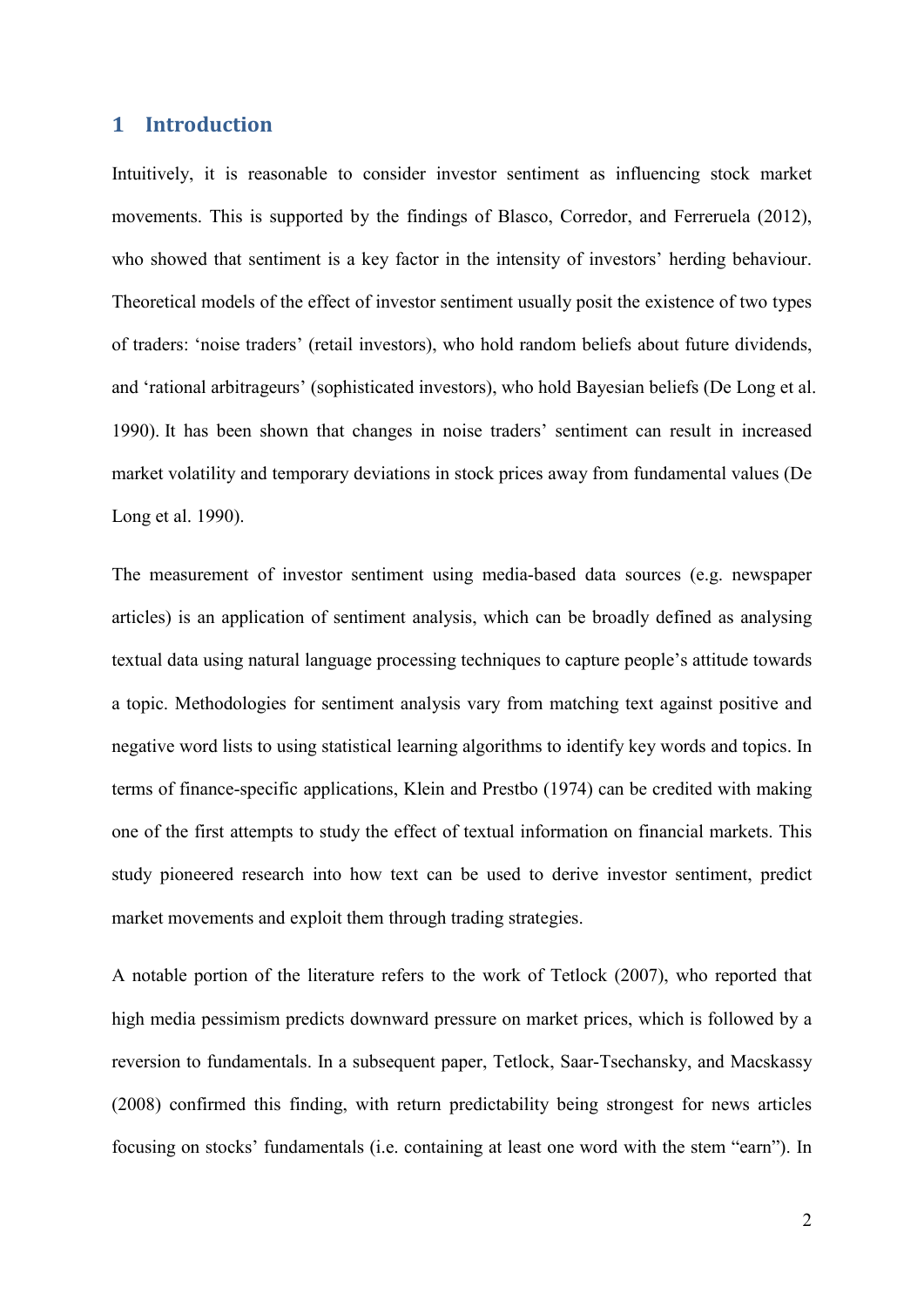each of these papers, news-based trading strategies were developed to assess the economic significance of the findings, with the strategies having statistically significant daily excess returns of 4.4 basis points (Tetlock 2007) and 11.8 basis points (Tetlock, Saar-Tsechansky, and Macskassy 2008). Building on this work, Ferguson et al. (2015) applied a similar method of analysing sentiment to stocks in the FTSE 100 between 1981 and 2010, finding that positive (or negative) words predict higher (or lower) next period excess returns. Additionally, the trading strategy used by Ferguson et al. (2015) produced statistically significant riskadjusted excess returns of  $14.2 - 19$  basis points per day from  $2003 - 2010$ .

This paper extends the work started by Tetlock (2007) and continued by Ferguson et al. (2015) by focusing on unsophisticated investors. Using all news articles published in the business section by the Guardian Media Group between 01/01/2000 and 01/06/2016, this paper investigates whether measurements of positive and negative sentiment predict daily excess returns and volatility in the FTSE 100 index. In addition, this paper evaluates the economic significance of these sentiment metrics through a trading strategy.

The primary contribution of this paper is that it provides insight into the statistical and economic effect of business news, which is aimed at retail investors, on market returns and volatility. Previous literature analyses sentiment using textual data sources that are aimed towards sophisticated investors, often specifically mentioning the asset being investigated. Analysing business news articles from a less financially focused data source allows us to measure sentiment that will be more likely used by retail investors to make investment choices, whereas a sophisticated investor will likely base trading decisions on financially focused news sources such as Bloomberg or The Wall Street Journal. The effect of this sentiment is assessed using index returns and volatility, as the news articles in the Guardian Media Group generally focus on economy wide issues rather than company specific issues. Our expectation is that the business news sentiment used by retail investors will not have a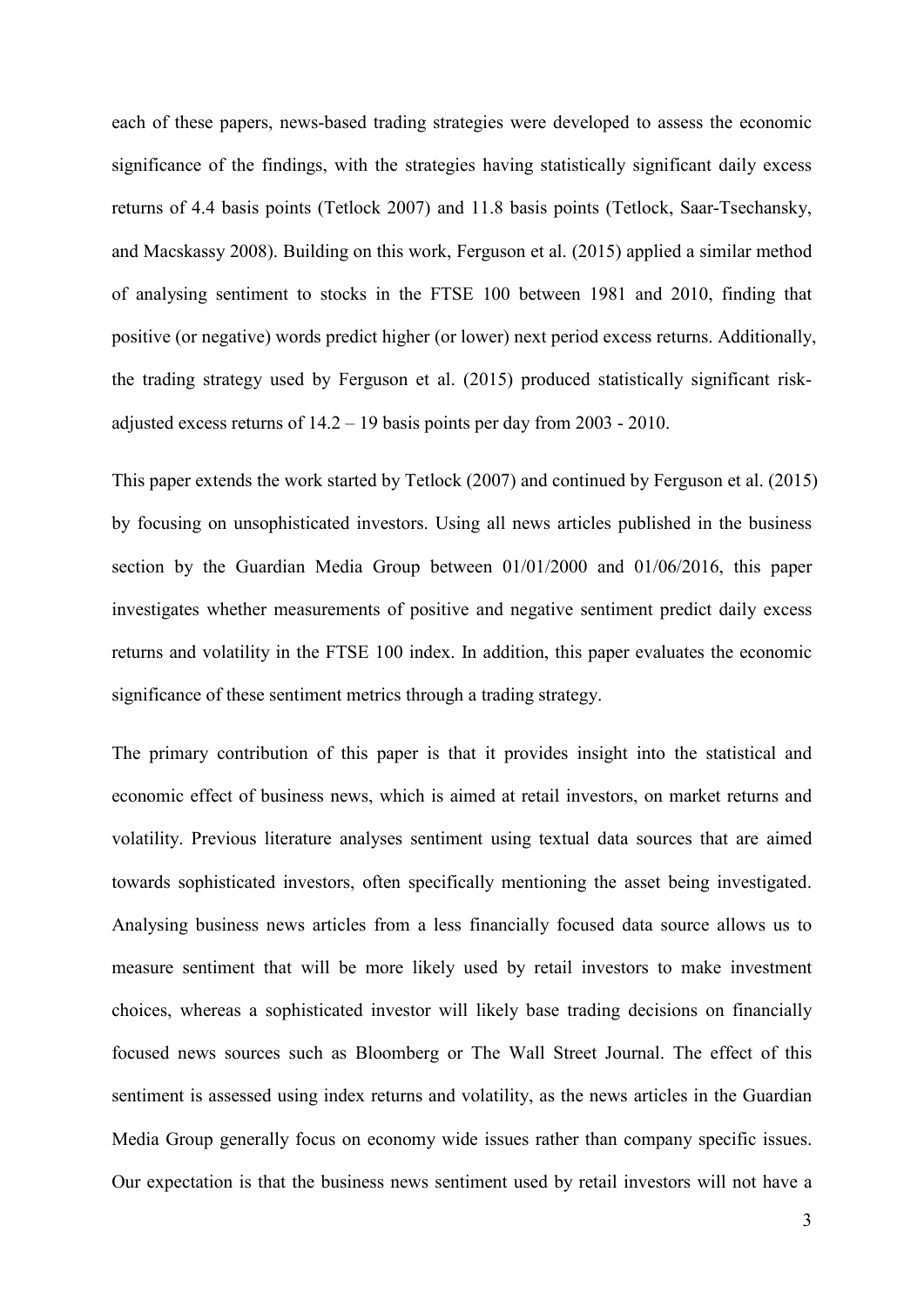statistically significant effect on index returns as noise traders don't add information to the market. However, we expect their behaviour will influence volatility, with negative sentiment increasing volatility and positive sentiment reducing it.

Another contribution of this paper is that it provides insight into how to exploit the temporary deviation in market prices using an ETF-based trading strategy. Since indexes can't be directly traded, strategies that are based on them must purchase all the underlying stocks or use an ETF. ETFs have become extremely popular among retail investors as they reduce strategy complexity by means of only one instrument being traded, instead of all of the assets that comprise the index.

### **2 Literature Review**

Using sentiment analysis to predict financial markets usually involves three major components: data sources, sentiment analysis and a trading strategy. The data sources are the textual data used to measure sentiment and the financial markets data this measurement is evaluated against. Sentiment analysis involves extracting sentiment information from the textual data and representing it in a numerical format, called a sentiment analysis metric (SAM). The trading strategy is the rules used to make trading decisions based on the SAM. Not all research uses a trading strategy, with it being common to focus on evaluating the statistical significance of the SAM, as opposed to its economic significance (see Appendix 1 for references). This literature review discusses the common choices made, as well as outlining some of the key findings that have emerged regarding investor sentiment.

### **2.1 Data Sources**

The textual data used to analyse investor sentiment vary widely in terms of quantity and type. The main source is news articles from prominent newspapers, such as the Wall Street Journal,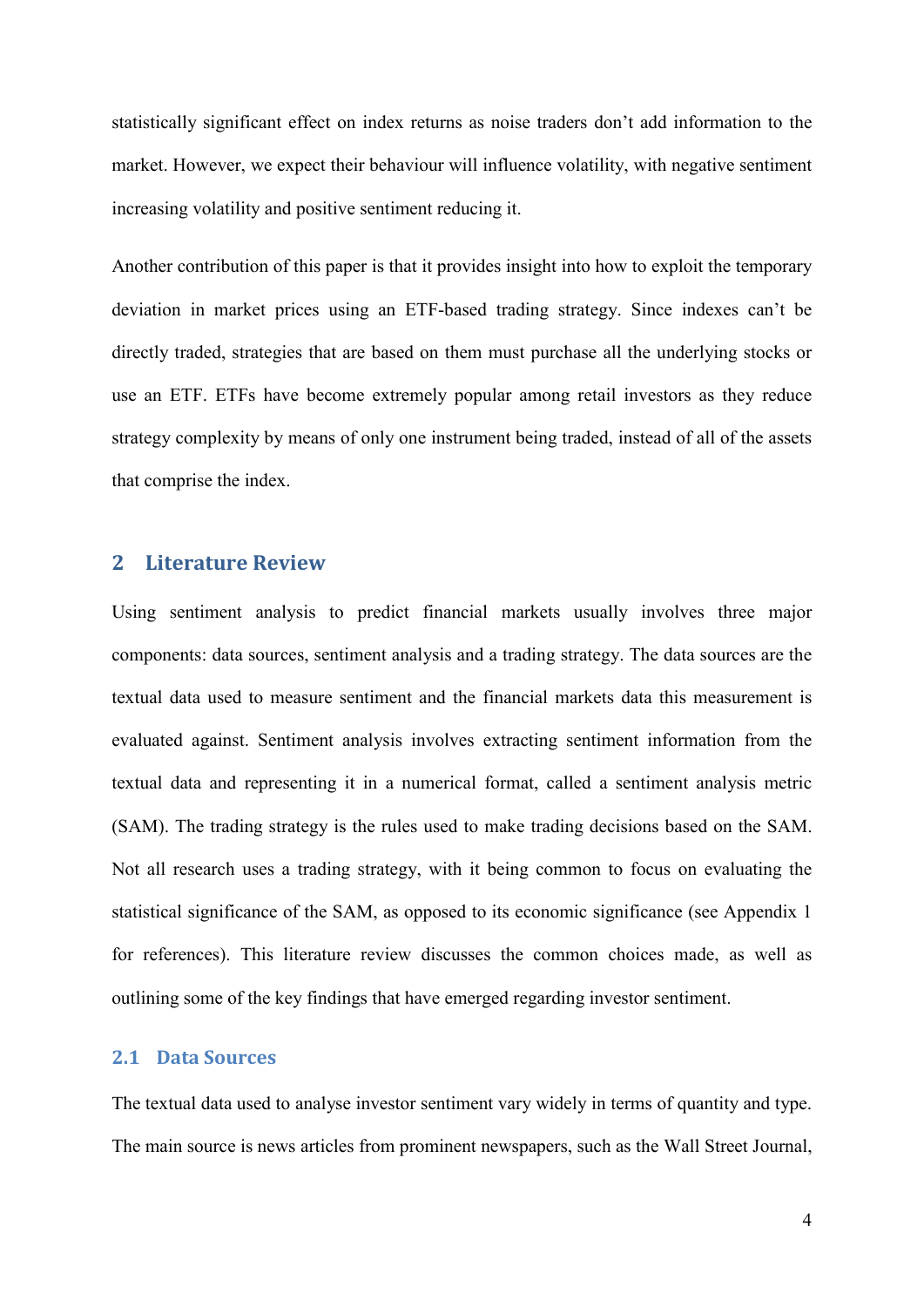which are utilised because they are read widely by many traders and are considered a stable and trustworthy information source (see Appendix 1 for references). More specifically, most research uses financial news as it is thought to have less noise than general news, being more likely to report market-relevant information, such as economic updates and company news (Khadjeh Nassirtoussi et al. 2014). Within financial news, most papers analyse the full text of articles, while some simply use the headlines of articles, arguing that these are more concise and less noisy than the full text (Huang et al. 2010; Khadjeh Nassirtoussi et al. 2015). Other textual data sources include message and discussion boards, which are usually specific to the assets being investigated (Antweiler and Frank 2004; Das and Chen 2007; Nguyen and Shirai 2015; Sycara and Thomas 2000). Over the last decade, Twitter has emerged as a common alternative source, with tweets being used as they are concise and faster to write than full articles, and thus may precede breaking news (see Appendix 1 for references). Additional sources are more varied, including corporate announcements (Hagenau et al. 2013; Hagenau, Liebmann, and Neumann 2013), Bloomberg macroeconomic news announcements (Chatrath et al. 2014) and company annual reports (Butler and Kešelj 2009). The amount of textual data collected varies dramatically, ranging from data over a few months to nearly thirty years.

Like the textual data, the financial markets data used in investor sentiment analysis are quite varied. Most data used are that of individual stocks from major, predominantly US-based, indexes, such as the S&P 500 (see Appendix 1 for references). In particular, the papers that implement trading strategies almost always do so on stocks. Using stocks from major indexes is often done as they tend to receive more news coverage (Wuthrich et al. 1998). Another choice of instrument is an actual index, with research being done using indexes in several different countries, such as the DJIA, FTSE 100, Hang Seng and Nikkei 225 (see Appendix 1 for references). A relatively small number of papers have also utilised other assets, such as currency exchange rates (Chatrath et al. 2014; Fuehres and Gloor 2012; Khadjeh Nassirtoussi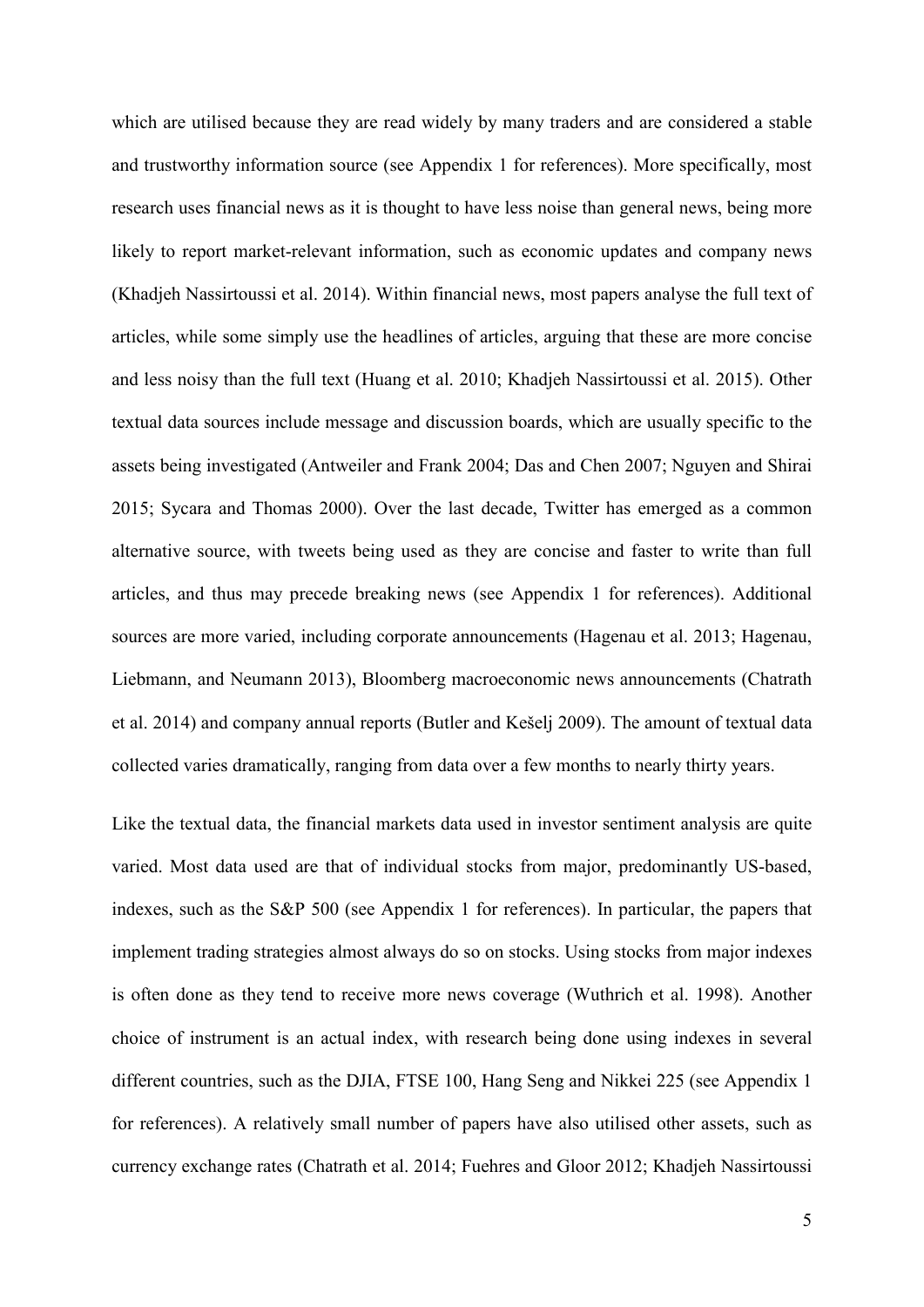et al. 2015; Peramunetilleke and Wong 2002) and gold futures (Fuehres and Gloor 2012; Smales 2014).

### **2.2 Sentiment Analysis**

Sentiment analysis can be broken down into three major stages: feature extraction, feature representation and sentiment classification. Feature extraction involves defining the features (variables) of the textual information that will represent investor sentiment and extracting them (e.g. breaking the text up into individual words). Feature representation refers to converting selected features into a numerical format (e.g. counting the number of times a word occurs). The sentiment classification stage involves processing the represented features to classify the textual information (e.g. a news article) as having positive or negative sentiment.

### **2.2.1 Feature Extraction**

The feature extraction stage involves defining and extracting the features of the textual information that are used to represent investor sentiment. A commonly used technique is to represent text content as n-grams, which are collections of phrases consisting of n consecutive words (Khadjeh Nassirtoussi et al. 2014). Another feature extraction technique is Part-Of-Speech (POS) tagging, which involves identifying and extracting certain types of phrases from the text, such as proper nouns (Schumaker and Chen 2009a, 2009b; Schumaker et al. 2012) or noun phrases (Hagenau, Liebmann, and Neumann 2013; Schumaker and Chen 2009b). These methods assume that certain parts of each text document contain more information about investor sentiment than the rest of the document. Once features have been extracted from the text documents, they are often filtered to eliminate features that appear to have less of a material effect on investor sentiment. This is designed to reduce noise and improve the computational efficiency of the sentiment analysis process. Feature selection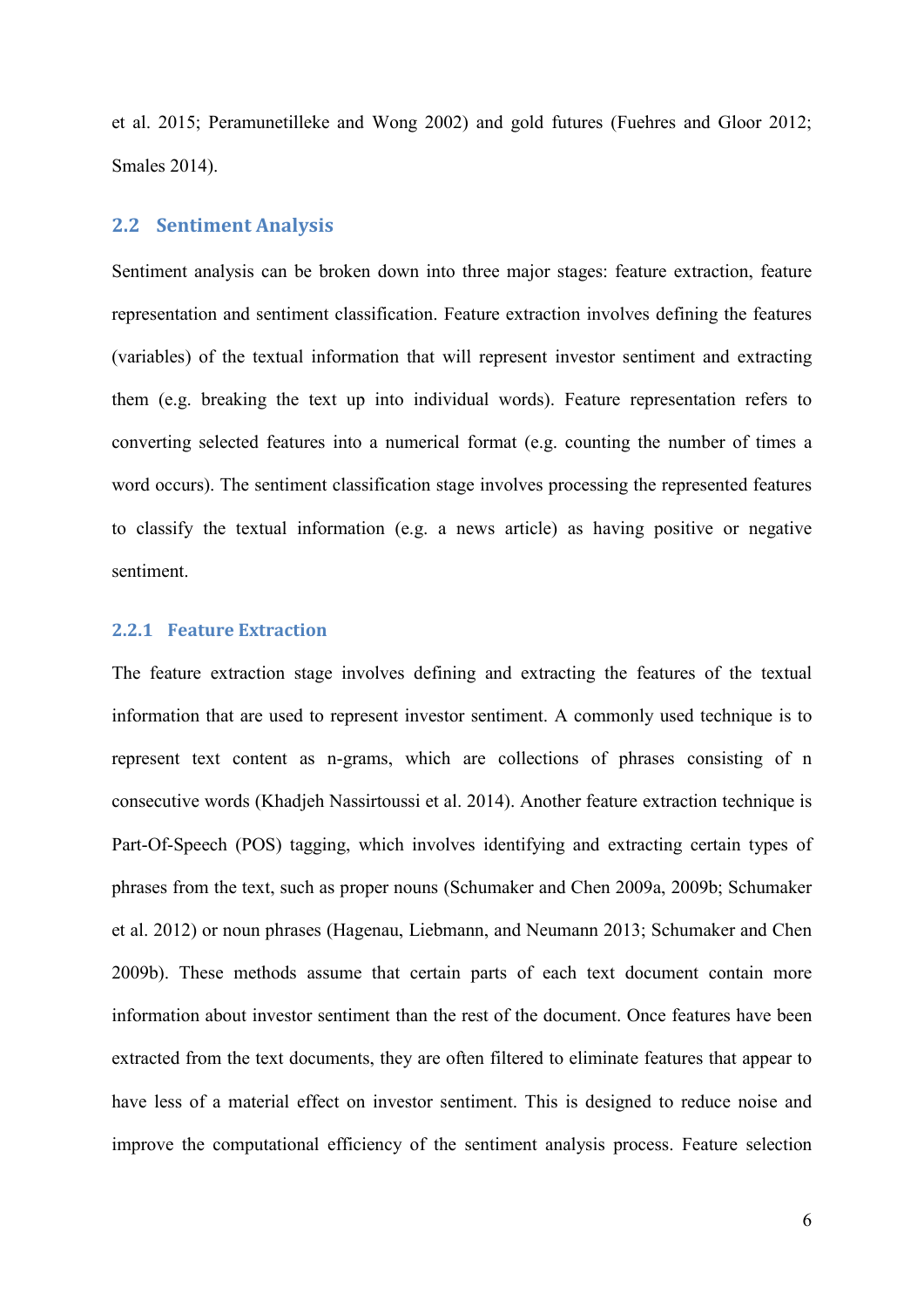techniques include the removal of stop words (e.g. the) (Geva and Zahavi 2014; Gidófalvi 2001; Khadjeh Nassirtoussi et al. 2015; Li, Xie, et al. 2014; Mittermayer 2004; Nguyen and Shirai 2015; Soyland 2015; Zhai, Hsu, and Halgamuge 2007), stemming (reducing words to their base form) (Geva and Zahavi 2014; Hagenau et al. 2013; Hagenau, Liebmann, and Neumann 2013; Mittermayer 2004) and lemmatization (Nguyen and Shirai 2015; Soyland 2015). Other methods include reducing the feature set to features appearing a minimum number of times per document (Butler and Kešelj 2009; Da, Engelberg, and Gao 2015; Schumaker and Chen 2009b; Schumaker et al. 2012) or ranking features according to a feature representation metric and choosing a certain proportion (e.g. 1000 features that occurred the most across all documents) (Antweiler and Frank 2004; Mittermayer 2004; Soyland 2015; Zhai, Hsu, and Halgamuge 2007).

### **2.2.2 Feature Representation**

Feature representation involves assigning a numerical weighting to the selected features. Common feature representation techniques included binary representation (i.e. if a feature is present or not present in a document, it is given a value of 1 or 0) (Antweiler and Frank 2004; Geva and Zahavi 2014; Peramunetilleke and Wong 2002; Schumaker and Chen 2009a, 2009b; Schumaker et al. 2012; Soyland 2015; Tetlock 2007) and frequency (i.e. the number of times a word appears in a document) (Butler and Kešelj 2009; Das and Chen 2007; Li, Xie, et al. 2014; Sycara and Thomas 2000). Another way to represent a feature is to use the ratio of its frequency divided by the total number of features in the document (Ferguson et al. 2015; Fuehres and Gloor 2012; Tetlock, Saar-Tsechansky, and Macskassy 2008; Zhang, Fuehres, and Gloor 2011). Ratios are designed to create more accurate sentiment measurements by ensuring that each measurement is weighted according to the number of features in a document. There are also several variations of ratio metrics, such as the number of positive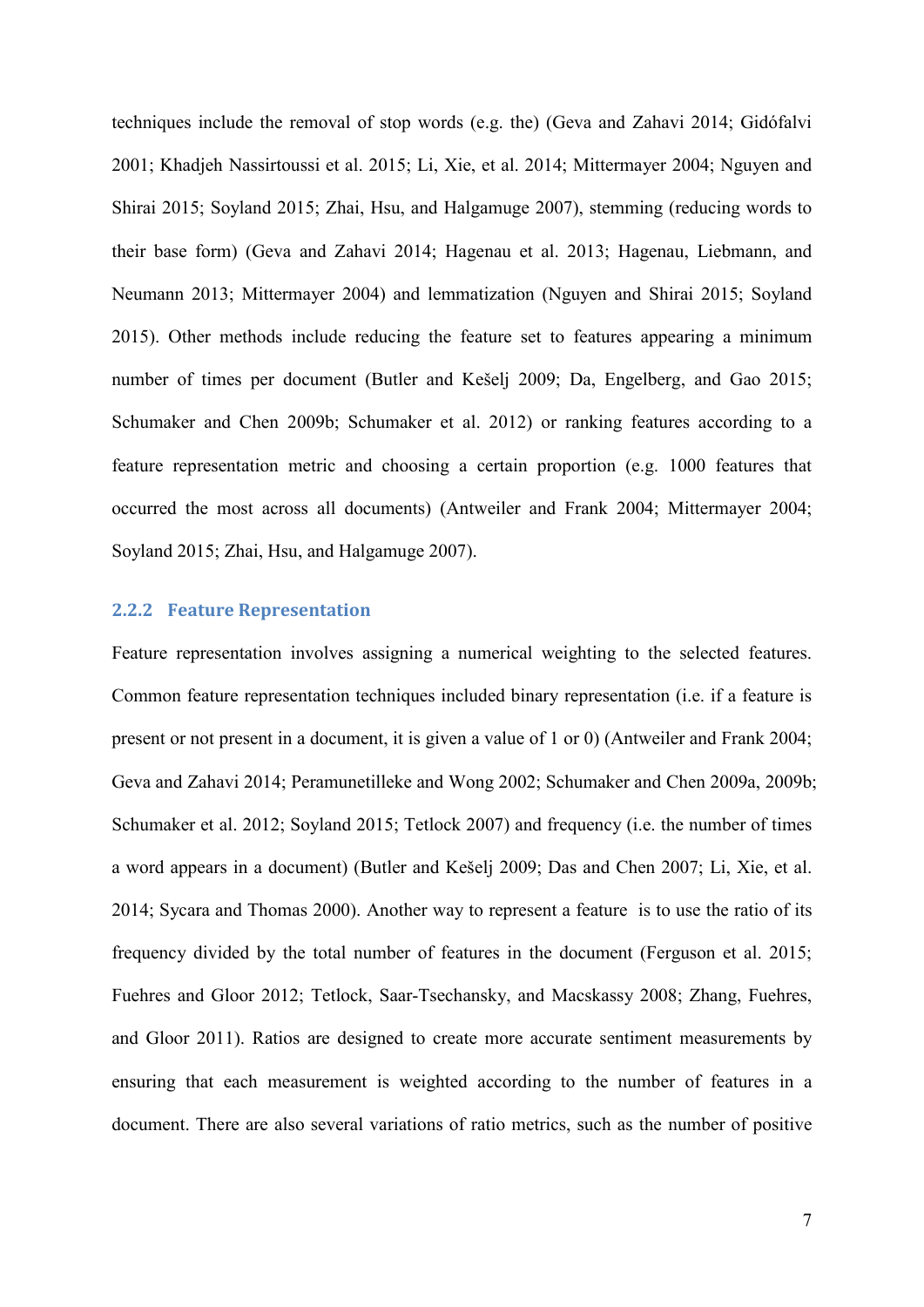features minus the number of negative features divided by the sum of both positive and negative features.

Another well-known feature representation technique is using a term frequency-inverse document frequency (TF-IDF) metric (Hagenau, Liebmann, and Neumann 2013; Li, Wang, et al. 2014; Peramunetilleke and Wong 2002; Zhai, Hsu, and Halgamuge 2007). TF-IDF measures how important a feature is to a document by multiplying a measurement of how often the feature occurs in the document by the inverse of a measurement of how common it is across all documents.

### **2.2.3 Sentiment Classification**

Sentiment classification involves using the represented features to classify the textual information as having positive or negative sentiment. Depending on the analysis, this can be done at several different levels of granularity, such as document-level (e.g. a news article), sentence-level (sentences in a news article) and aspect-level (characteristics about an entity – e.g. a stock) (Medhat, Hassan, and Korashy 2014; Ravi and Ravi 2015). The main approaches to sentiment classification involve using statistical learning techniques, a lexicon or a combination of the two (Medhat, Hassan, and Korashy 2014; Ravi and Ravi 2015).

Statistical learning techniques are essentially algorithms that can learn from and forecast data. The specific statistical learning technique chosen often depends on whether the SAM is being used to predict the future movements of financial markets data. For categorical predictions, such as whether an asset's price will move up or down, support vector machines (SVMs) are predominantly used (see Appendix 1 for references). When actual future prices are being predicted, techniques include support vector regression (SVR), neural networks, naïve bayes, decision trees and random forests (see Appendix 1 for references).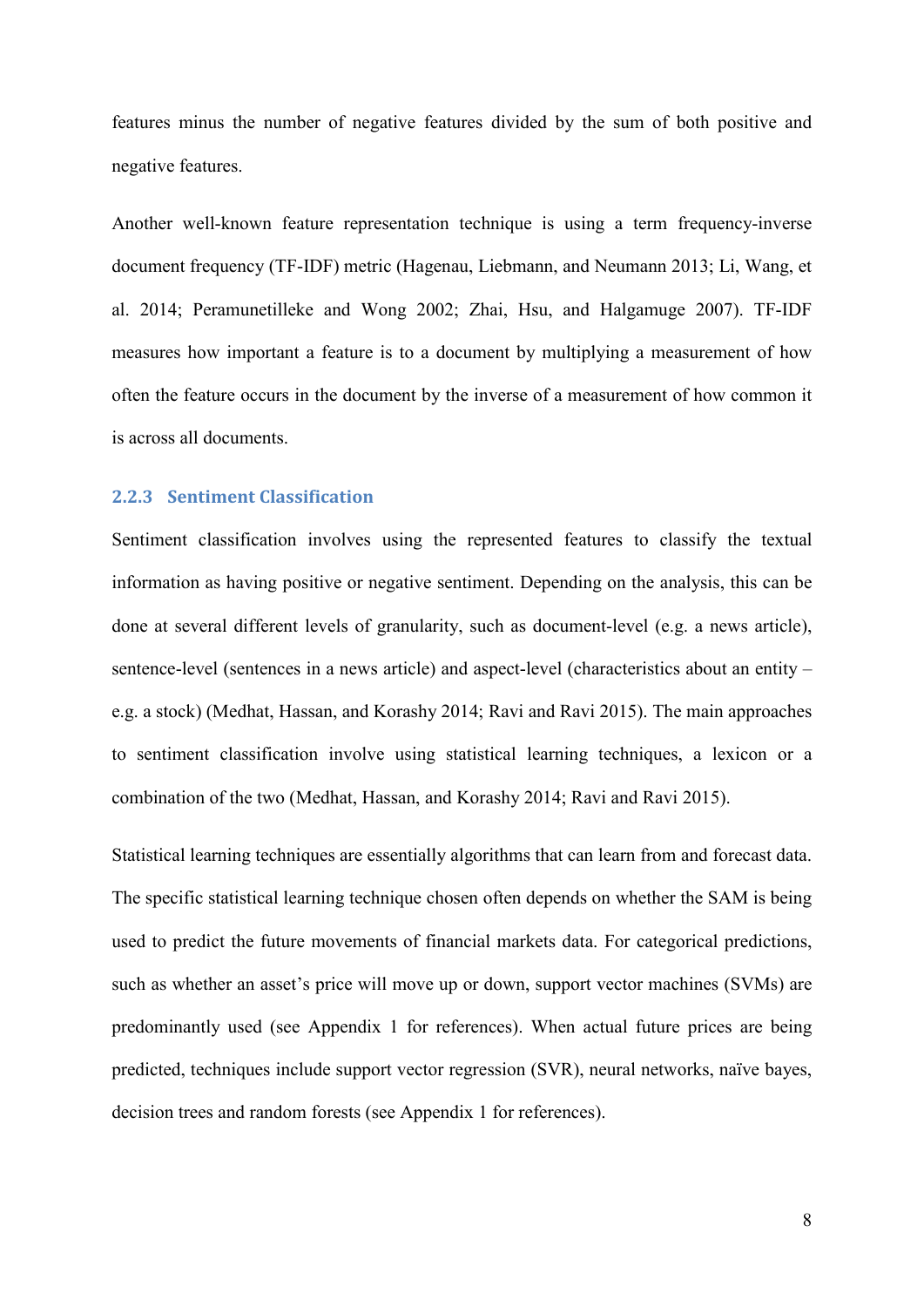Lexicon-based approaches to sentiment classification involve matching the chosen features to a pre-defined dictionary that contains a collection of words already classified as having positive or negative sentiment (Ravi and Ravi 2015). The Harvard IV-4 dictionary (now part of the General Inquirer dictionary) is often used, along with a variety of others (see Appendix 1 for references). Additionally, Bollen, Mao, and Zeng (2011) have explored how psychological questionnaires assessing people's moods can be translated into dictionaries to assess sentiment. In more recent times, it has been shown that finance-specific dictionaries more accurately capture sentiment than general dictionaries. This approach was pioneered by Loughran and McDonald (2011), who, using 10-Ks from 1994 to 2008, found that almost 75% of the words identified as negative by the Harvard IV-4 dictionary are not considered negative in a financial context. In response to this, Loughran and McDonald (2011) created their own, finance-specific lexicon, which has subsequently been found to measure investor sentiment better than the original Harvard IV-4 dictionary (Ferguson et al. 2015; Li, Wang, et al. 2014; Li, Xie, et al. 2014).

### **2.2.4 Findings**

There have been relatively few comprehensive comparisons of the effectiveness of different sentiment analysis techniques at predicting asset price movements. While there are no clear conclusions on the most effective approach to sentiment analysis, the literature reviewed strongly suggests that investor sentiment influences asset prices, with it being typically reported that positive (or negative) sentiment induces positive (or negative) pressure on market prices. It is also usually reported that negative sentiment's effect on returns is more pervasive and stronger than that of positive sentiment. Additionally, measures of investor sentiment have been shown to influence volatility in asset prices (Antweiler and Frank 2004; Da, Engelberg, and Gao 2015; Grob-Klubmann and Hautsch 2011; Kumari and Mahakud 2015; Lee, Jiang, and Indro 2002; Olaniyan et al. 2017; Tetlock 2007; Wu, Zheng, and Olson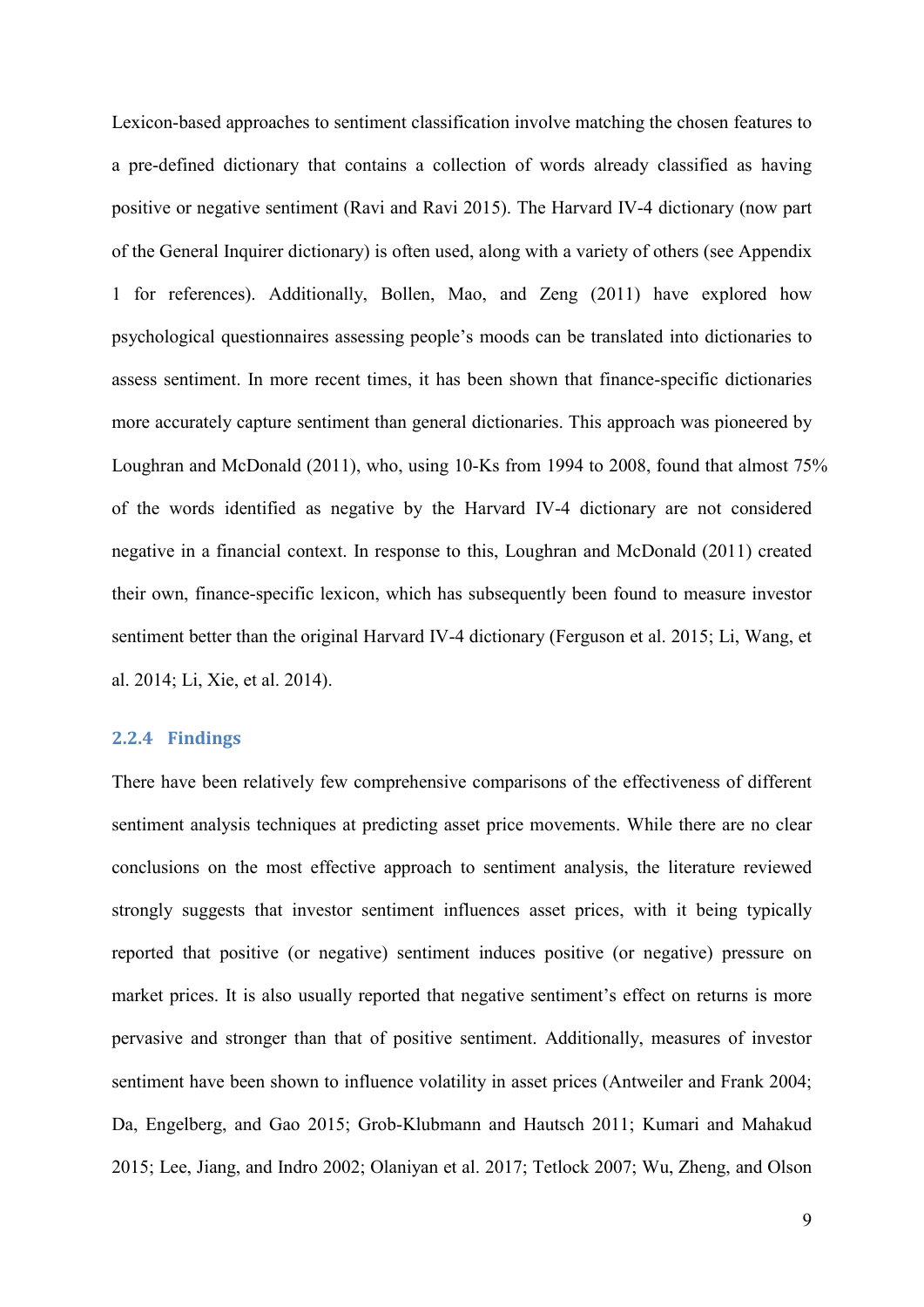2014). The literature suggests that positive sentiment decreases volatility (Kumari and Mahakud 2015; Lee, Jiang, and Indro 2002; Olaniyan et al. 2017), while negative sentiment increases volatility (Kumari and Mahakud 2015; Lee, Jiang, and Indro 2002). It has also been reported that negative sentiment has higher predictive power than positive sentiment (Wu, Zheng, and Olson 2014).

While the literature reviewed suggests that investor sentiment can influence asset returns and volatility, there are limitations to the methodologies discussed. For example, classifying entire documents as positive or negative doesn't provide insight into their individual characteristics (e.g. how the positive and negative words are distributed throughout the article) (Wu, Zheng, and Olson 2014; Wu et al. 2010). Additionally, documents may have different effects on asset returns and volatility depending upon the time of their release (e.g. articles written immediately after the market closes may have less of an effect than those written immediately before it opens) (Wu, Zheng, and Olson 2014; Wu et al. 2010).

### **2.3 Trading Strategy**

Trading strategies can often be classified by the purpose of the SAM, such as predicting the actual price of an asset or its direction. For sentiment analysis trading systems predicting actual future asset prices, the main type of trading strategy utilised is to buy or sell the asset if the predicted price X minutes (e.g. 20) after a news article is released is greater than or equal to a Y% movement (e.g. 1%) in the price of the asset at the time of the news article's release (Geva and Zahavi 2014; Li, Wang, et al. 2014; Sycara and Thomas 2000). The exact threshold for the movement is usually found through brute force optimization. For strategies predicting up (or down) movements of the asset, the signals are usually to buy (or sell) the asset if the prediction or SAM is positive (or negative) (Ferguson et al. 2015; Hagenau, Liebmann, and Neumann 2013; Mittermayer 2004; Wuthrich et al. 1998; Zhai, Hsu, and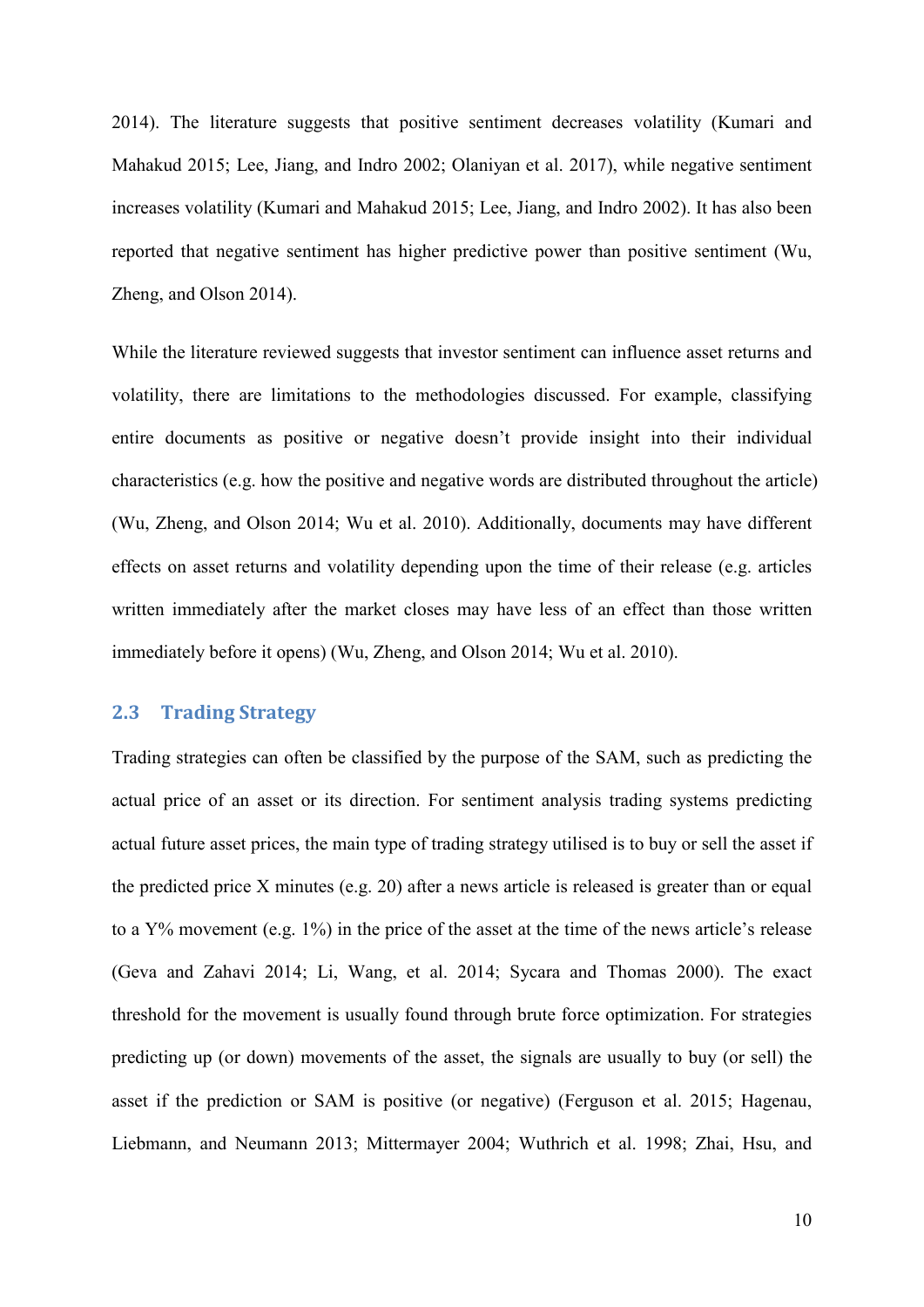Halgamuge 2007). Other strategies involve ranking companies by the SAM over a specified timeframe and taking a long (or short) position on the top (or bottom)  $X\%$  of stocks (e.g. 10%) (Chan 2003; Heston and Sinha 2016; Zhang and Skiena 2010). This is similar to a momentum strategy, where there is a formation period and a holding period. Interestingly, Sinha (2016) found that the short-term reversal effect common to weekly, price-based momentum strategies doesn't appear to occur in weekly, sentiment-based momentum strategies. To apply this strategy to a single instrument (e.g. an index), Tetlock (2007) proposes taking a long (or short) position in the asset if the SAM is in the bottom (or top)  $X\%$  of the prior calendar year's distribution of a measurement of negative sentiment.

In terms of holding periods, most of the trading strategies maintain their positions over relatively short timeframes, with the most common being daily or intraday (e.g. 20 minutes) (see Appendix 1 for references). Some strategies, particularly the momentum-based ones, have longer holding periods (e.g. weekly) as they use SAMs aggregated over longer timeframes. Rebalancing less regularly can sometimes be more attractive from an implementation perspective as the strategy incurs lower transactions costs (Uhl, Pedersen, and Malitius 2015) and a longer-term SAM is typically less noisy than one compiled over a shorter timeframe (Heston and Sinha 2016).

Overall, the literature reviewed suggests that investor sentiment does influence the returns of financial markets and has the potential to be utilized in a profitable trading strategy. This effect appears to be consistent across several different asset types, such as gold futures and stocks, as well as various textual data sources, such as Twitter tweets and news articles. However, most of the literature reviewed uses textual data sources directed towards more sophisticated investors, thereby not shedding light on the effect of media aimed at retail investors on financial market returns and volatility. Additionally, trading strategies in the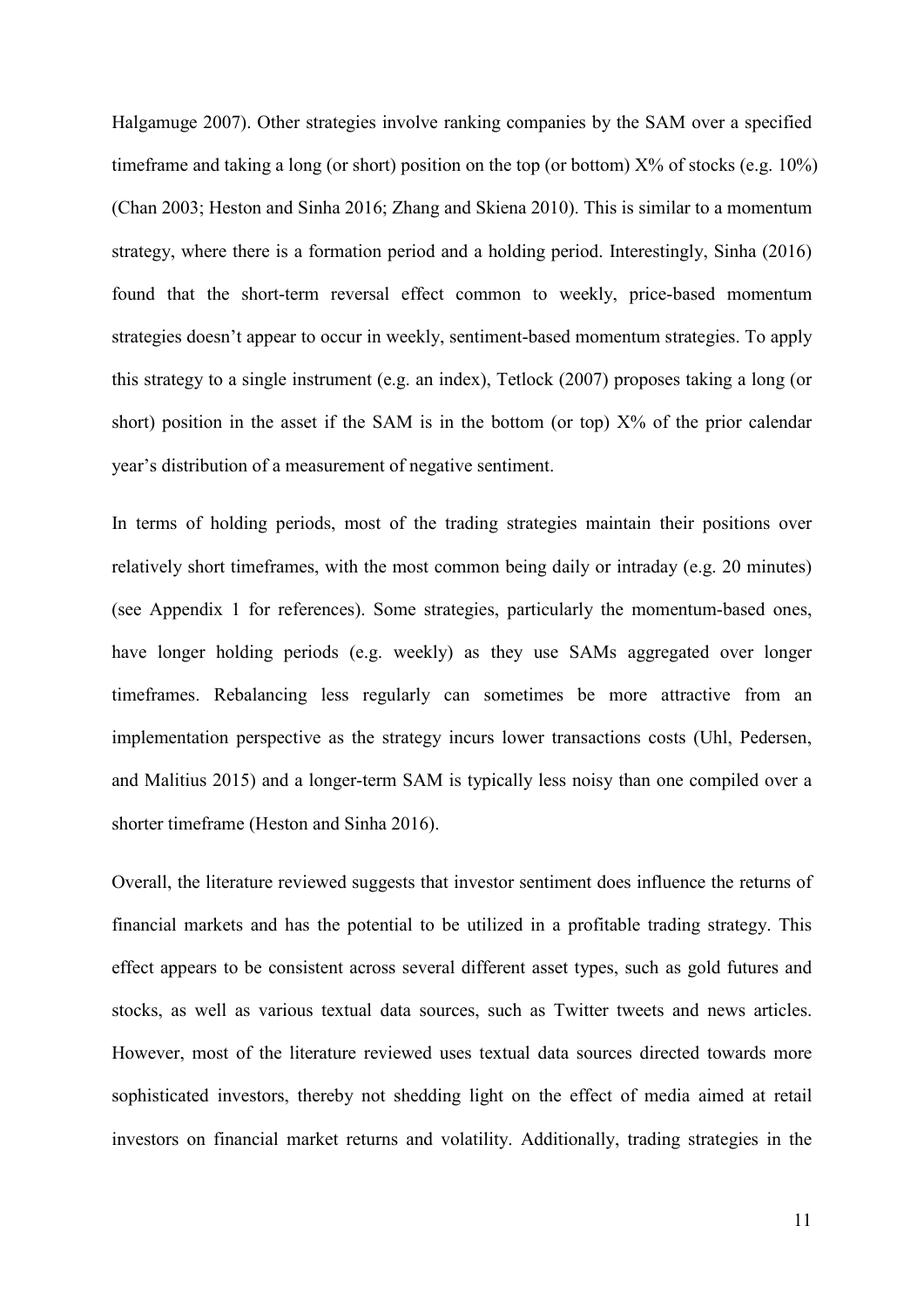literature reviewed don't tend to explore the use of ETFs, which have the potential to reduce strategy complexity and assist in the implementation of index-based strategies.

# **3 Methodology**

This paper builds on the body of work started by Tetlock (2007) and continued by Ferguson et al. (2015). We investigate whether measurements of positive and negative sentiment predict daily excess returns and volatility in the FTSE 100 index. We also evaluate the economic significance of these metrics by developing a trading strategy that utilises them.

### **3.1 Data Sources**

<u>.</u>

The SAMs were derived from news articles from the Guardian Media Group's online application programming interface  $(API)^1$ . The Guardian Media Group is a UK mass media company that publishes widely read UK newspapers such as The Guardian, The Observer and The Guardian Weekly. Their API can be accessed with a developer or commercial key, with the latter opening the entire Guardian content store (developer keys provide access to over 1.9m news articles) and allowing the API to be queried more frequently (developer keys can make up to 12 calls per second and 5000 per day). A developer key was used in this research as there was no need for the additional privileges of a commercial key.

Extracting data between 01/01/2000 and 01/06/2016 ensured that the data set is current and that the analysis was over a timeframe involving both bull and bear markets. All news articles from the business section of the API were used as they are likely to contain less noise (Khadjeh Nassirtoussi et al. 2014). The full text of news articles was chosen to ensure that the entire content of the article was captured. Overall, 79,823 articles were used in the analysis, with the distribution of the daily number of articles being shown by year in Figure 1. While

<sup>&</sup>lt;sup>1</sup> The Guardian's API can be found here: http://open-platform.theguardian.com/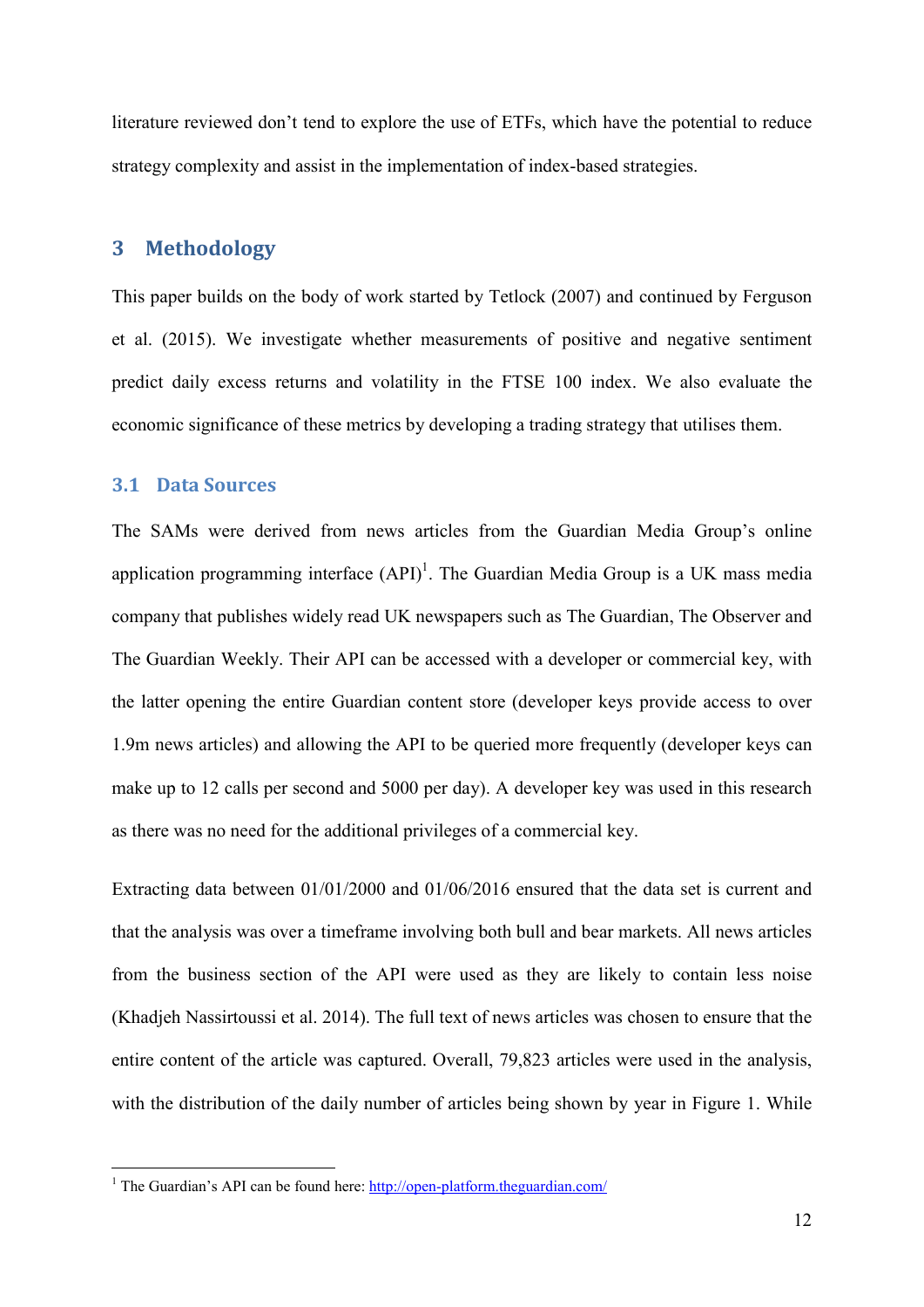the graph shows a decrease in the number of daily articles over the last few years, there are sufficient articles per day to conduct the analysis.

### [FIGURE 1 ABOUT HERE]

Since the Guardian Media Group's publications don't have a particular emphasis on finance, readers who use this as a source for investment decisions are more likely to be unsophisticated investors. While more sophisticated investors (i.e. professional traders and fund managers) may read these publications, they are more likely to have access to and use finance-specific news sources, such as Bloomberg, to form views about financial markets.

In terms of financial markets data a UK index was chosen, as the Guardian Media Group is a UK company and has a large UK audience. Specifically, the FTSE 100 was used as it is considered representative of the London Stock Exchange, with its constituents being the most well-known and widely traded stocks on the market. Since the FTSE 100 can't be directly traded, BlackRock's iShares Core FTSE 100 UCITS ETF (ISF) was chosen for the trading strategy. This ETF is a reasonable proxy for the FTSE 100 index, with a three-year tracking error of 0.05 (sample standard deviation of the difference between the return on the ETF and return on the index)<sup>2</sup>. The daily open, high, low, close and volume data for the FTSE  $100$ index and ETF between 01/01/2001 and 01/06/2016 were sourced from Bloomberg.

### **3.2 Sentiment Analysis**

-

The sentiment analysis process has been broken into feature extraction, sentiment classification and feature representation stages to mirror the steps outlined in the literature review.

<sup>&</sup>lt;sup>2</sup> More information can be found here: https://www.blackrock.com/za/literature/fact-sheet/isf-ishares-core-ftse-100-ucits-etf-(dist)-fund-fact-sheet-en-za.pdf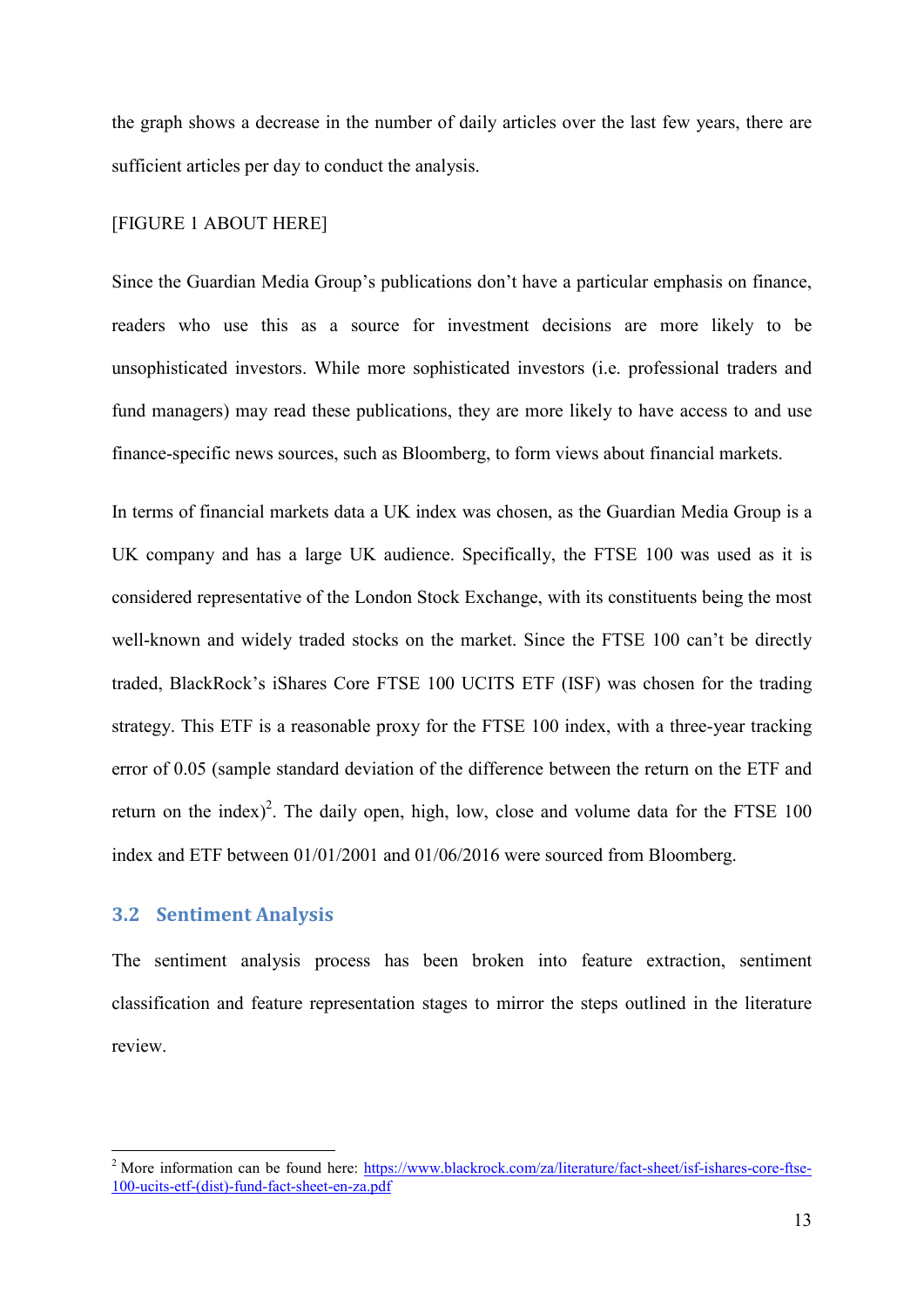### **3.2.1 Feature Extraction**

The news articles were first filtered and grouped so that the articles for trading day t were those released online between 4:30pm on the previous trading day and 8am on day t. Using articles only released between the close and open of the market avoids any endogeneity issues in the analysis as no one was able to act on the information in the articles until the market opened on day t. Using articles released outside of working hours also increases the likelihood that they will have been seen by retail investors, whereas ones released during the trading day may have gone unnoticed as they were at work.

#### **3.2.2 Sentiment Classification**

In keeping with Tetlock, Saar-Tsechansky, and Macskassy (2008) and Ferguson et al. (2015), a lexicon-based sentiment classification approach was used. Specifically, words in the grouped articles were classified as positive (negative) if they were in the positive (negative) word lists of the dictionary created by Loughran and McDonald (2011). This dictionary was chosen because finance-specific lexicons have been shown to be better than general ones at capturing sentiment in a finance context (Li, Wang, et al. 2014; Li, Xie, et al. 2014; Loughran and McDonald 2011).

### **3.2.3 Feature Representation**

In order to account for different numbers of news articles being produced each trading day, a ratio feature representation approach was chosen. Specifically, the number of positive (or negative) words for a day was divided by the total number of words in all articles for that day. Following Tetlock, Saar-Tsechansky, and Macskassy (2008), the positive (or negative) figures were further standardised by subtracting the mean and dividing by the standard deviation of the previous calendar year's fraction of positive (or negative) words. The standardisation was done to account for regime changes in these metrics, which may occur if there are changes in the coverage or style of the news articles (Ferguson et al. 2015; Tetlock,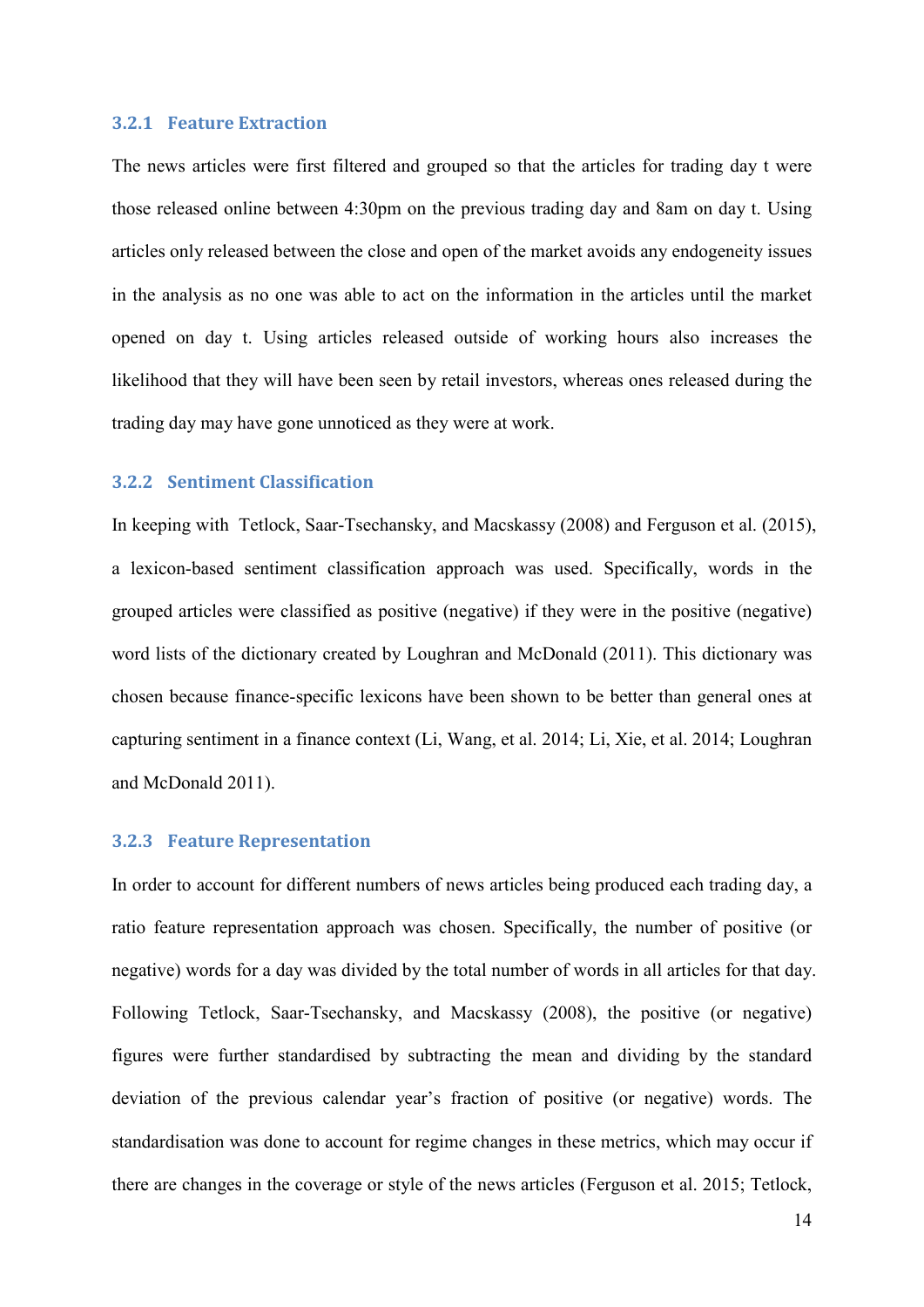Saar-Tsechansky, and Macskassy 2008). It also helps ensure that the final SAMs are stationary. The formulas for these calculations are as follows:

*Positive (Negative)* = 
$$
\frac{Number\ of\ Positive\ (Negative)\ Words}{Total\ Number\ of\ Words}
$$
 (1)

 $Std\_Positive\ (Std\_Negative) = \frac{Positive\ (Negative) - \mu_{Positive\ (Negative)\ of\ Previous\ Year}}{\sigma_{Positive\ (Negative)\ of\ Previous\ Year}}$ (2)

# **3.3 Predicting Excess Returns and Volatility Using Daily Positive & Negative Sentiment**

The effects of the measurements of positive and negative sentiment on daily excess returns in the FTSE 100 was investigated using the following OLS regression model.

$$
R_i - R_f = \alpha_1 + \beta_1 * Std\_Positive + \beta_2 * Std\_Negative + \varepsilon
$$
 (3)

The  $R_i$  variable represents the daily close-to-close log returns of the FTSE 100. Close-toclose log returns were used as retail investors may take time to act on the news between the close of the previous day and the open of the next (e.g. some may place trades at different times of the day such as during lunch because of work commitments). The  $R_f$  variable was sourced from Gregory et al. (2013), who have constructed daily SMB, HML, UMD, risk-free rate and market return factors for the largest 350 stocks on the UK stock market (i.e. the FTSE 100 and FTSE 250). Since these variables are only available until 30/06/2015, the regression only includes data up to this point.

The effects of the measurements of positive and negative sentiment on daily volatility in the FTSE 100 were investigated using the following OLS regression models.

Volatility Proxy 1: 
$$
(R_i)^2 = a_2 + \beta_3 * Std\_Positive + \beta_4 * Std\_Negative + \varepsilon
$$
 (4)

Volatility Proxy 2:  $H_i - L_i = a_3 + \beta_5 * Std\_Positive + \beta_6 * Std\_Negative + \varepsilon$  (5)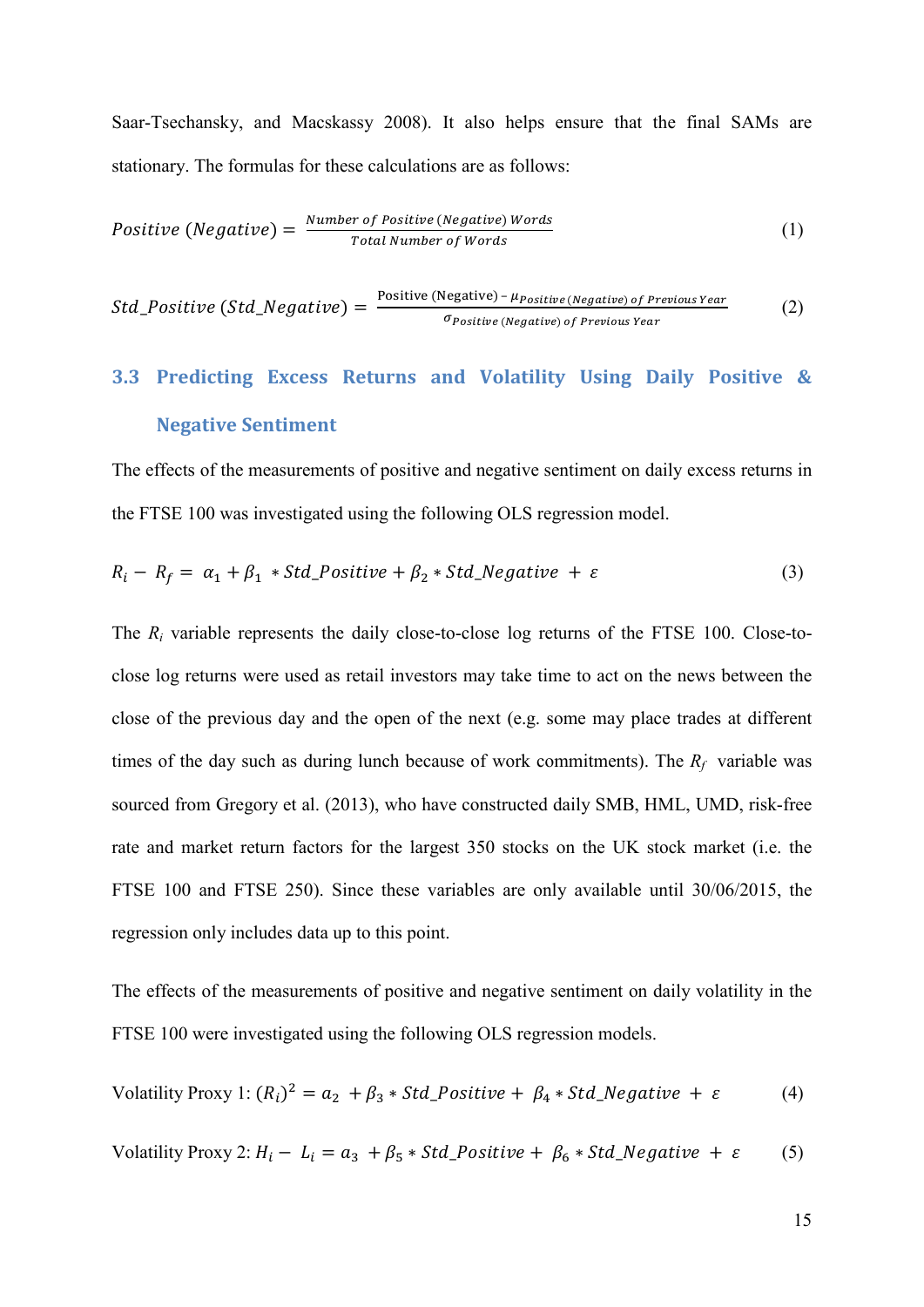The  $H_i$  and  $L_i$  variables represent the daily high and low of the FTSE 100. Two different proxies of volatility, namely squared returns and the high-low range, were used to increase the reliability and robustness of the results. Squared returns were chosen as a proxy as they can be interpreted as a conditionally unbiased estimator of the true unobserved conditional variance of an asset (Patton 2011), while the high-low range has also been shown to be a proxy of volatility (Parkinson 1980).

### **4 Analysis of Statistical Significance**

The purpose of this paper is to investigate the statistical and economic effect that measures of positive and negative sentiment have on the excess returns and volatility of the FTSE 100 index. A summary of the regression results for the excess returns and volatility models are shown in Table 1 and Table 2.

### [TABLE 1 ABOUT HERE]

### [TABLE 2 ABOUT HERE]

As per our expectation, neither measurements of sentiment appear to influence daily excess returns. In contrast to the excess returns model, both measurements of sentiment appear to have an effect on daily volatility in the FTSE 100. These results are consistent with the literature, with negative sentiment increasing volatility (Kumari and Mahakud 2015; Lee, Jiang, and Indro 2002) and showing greater statistical significance than positive sentiment (Wu, Zheng, and Olson 2014), which reduces volatility (Kumari and Mahakud 2015; Lee, Jiang, and Indro 2002; Olaniyan et al. 2017). Overall, the results suggest that while the activity of retail investors based on sentiment doesn't influence market returns, their behaviour does add significant noise to the market. The results also indicate that sentiment metrics derived from data sources that are aimed at different types of investors can have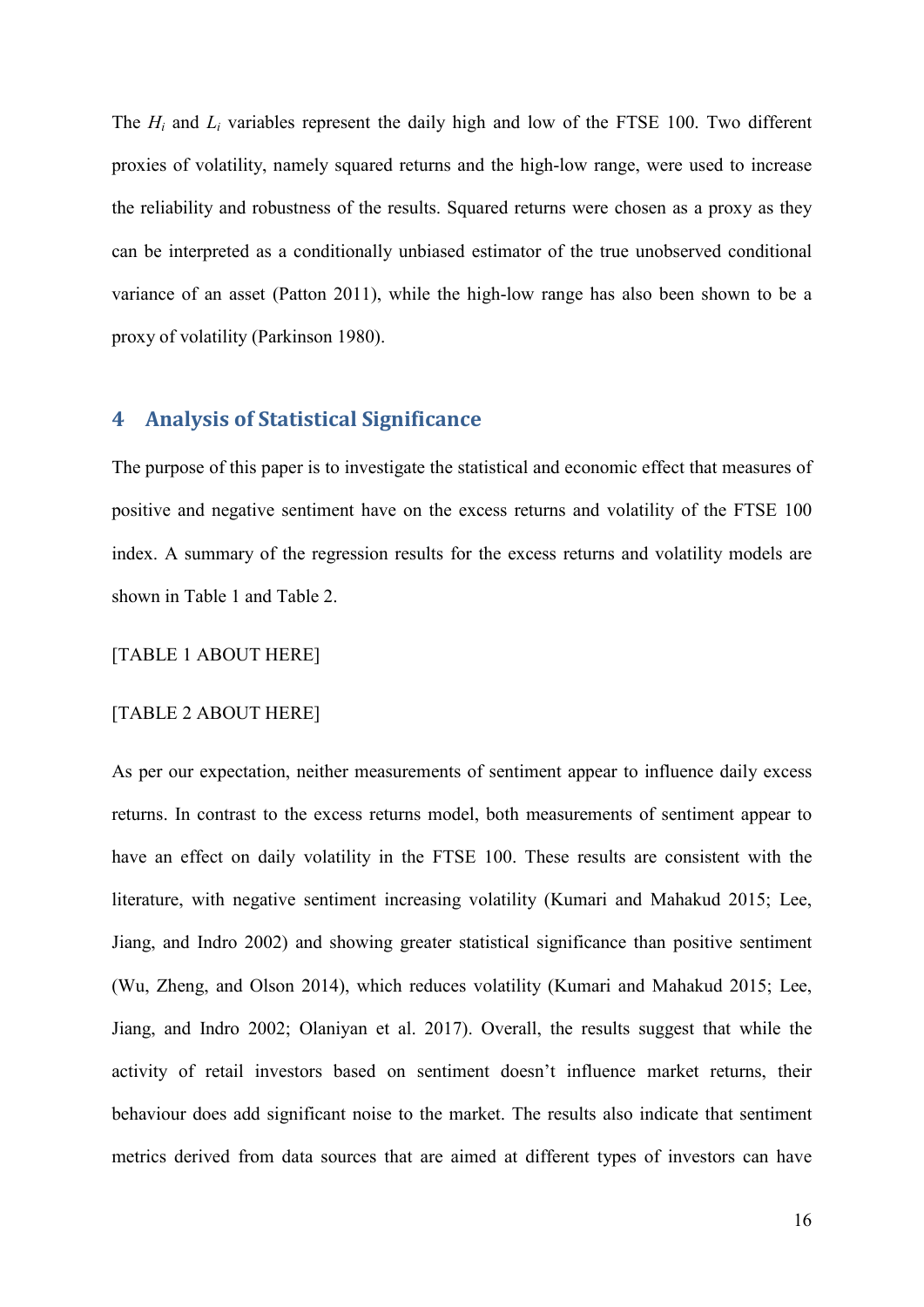different effects on financial markets, with previous research showing that sentiment metrics derived from more financially focused data sources can influence asset returns (Ferguson et al. 2015; Tetlock, Saar-Tsechansky, and Macskassy 2008). Our findings supports the theoretical model of investor sentiment posited by De Long et al. (1990) and suggests that noise traders and rational arbitrageurs have different effects on financial markets.

### **4.1 Robustness Checks**

The variance inflation factors (VIF) of the regression coefficients of the models were calculated, revealing no indications of multicollinearity problems. These factors, along with a correlation matrix of the variables in the regressions, are shown in Table 3 and Table 4.

### [TABLE 3 ABOUT HERE]

# [TABLE 4 ABOUT HERE]

Additionally, several other variations to the sentiment analysis process were examined, such as removing stop words and excluding articles from non-trading days. The conclusions were not materially affected by these variations.

# **5 Economic Significance**

A trading strategy has been designed to exploit the regression results, which suggest that the behaviour of retail investors increases volatility in the FTSE 100 when there is an increase in negative news, but doesn't cause a fundamental change in the index's returns. This suggests that a short-term reversal strategy may be able to exploit the additional noise by entering the market when prices have diverged from their fundamental values and exiting when they revert to them. Consequently, if today's *Std\_Negative* value, calculated using news from the previous trading day's close to today's open, is greater than the  $70<sup>th</sup>$  quantile of the prior calendar year's *Std\_Negative* values, our strategy takes a long position at today's close. The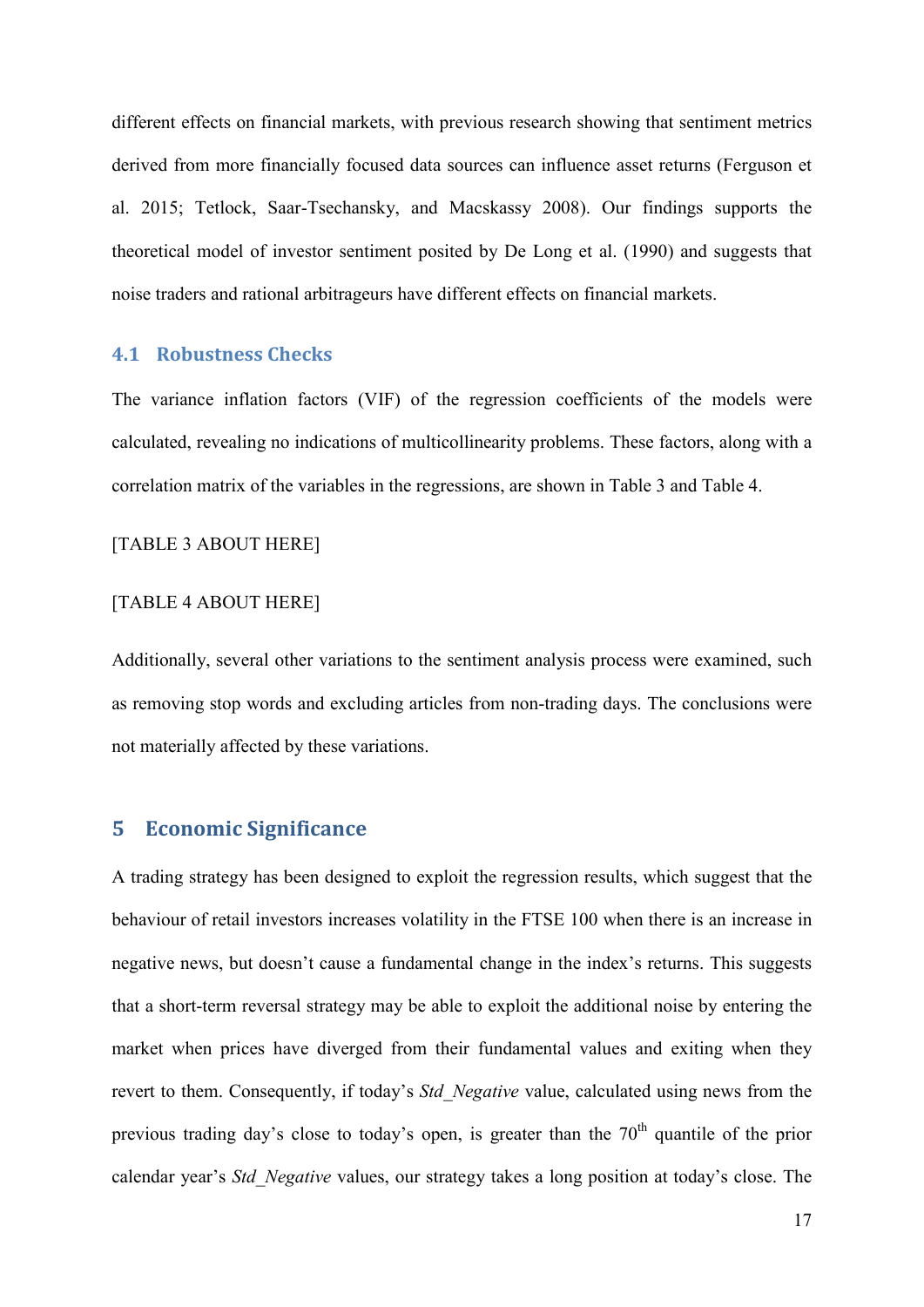strategy enters positions at the close to give retail investors time to add additional noise to the market and distort prices from their fundamental values. A threshold of 70% has been used to help ensure the strategy only takes positions when there is a substantially negative signal. Starting with an equity of \$1,000,000 and assuming zero transactions costs, the strategy uses all available equity when entering positions, holding them until the close of the day the *Std Negative* value falls back below the 70% threshold (i.e. when noise has reduced and prices have reverted to their fundamental values). The testing period is from 01/01/2002 (when the ETF first started) - 01/06/2016, containing an 11-month out-of-sample period  $(01/07/2015 - 01/06/2016)$ , which was not included in the regression analysis. The strategy averages 3-4 trades per month, with some example trades illustrated in Figure 2.

### [FIGURE 2 ABOUT HERE]

The example trades in Figure 2 provide insight into the typical behaviour of the strategy. The strategy buys on Wednesday 11/06/08 when the negative sentiment metric (0.930) is greater than the threshold (0.694) and holds this position while the metric remains above the threshold on Thursday 12/06/08 and Friday 13/06/08. The position was then closed out at the close of Monday 16/06 when the negative sentiment metric dropped below the threshold. This first trade is a clear example of a successful trade, with the strategy entering into a position after the price has fallen as a result of retail investor activity and then closing out after it has reverted upwards a few days later. The second trade is an example of an unsuccessful trade, with the strategy entering into a position after the *Std\_Negative* metric rose above the threshold and holding it for two days. During this time, the price continued to trend downwards with an increase in negative sentiment instead of reverting after its initial fall. Finally, the third trade is similar to the first, buying at the close of Tuesday 24/06/08 and holding the position for one day before profitably exiting at the close of Wednesday 25/06/08.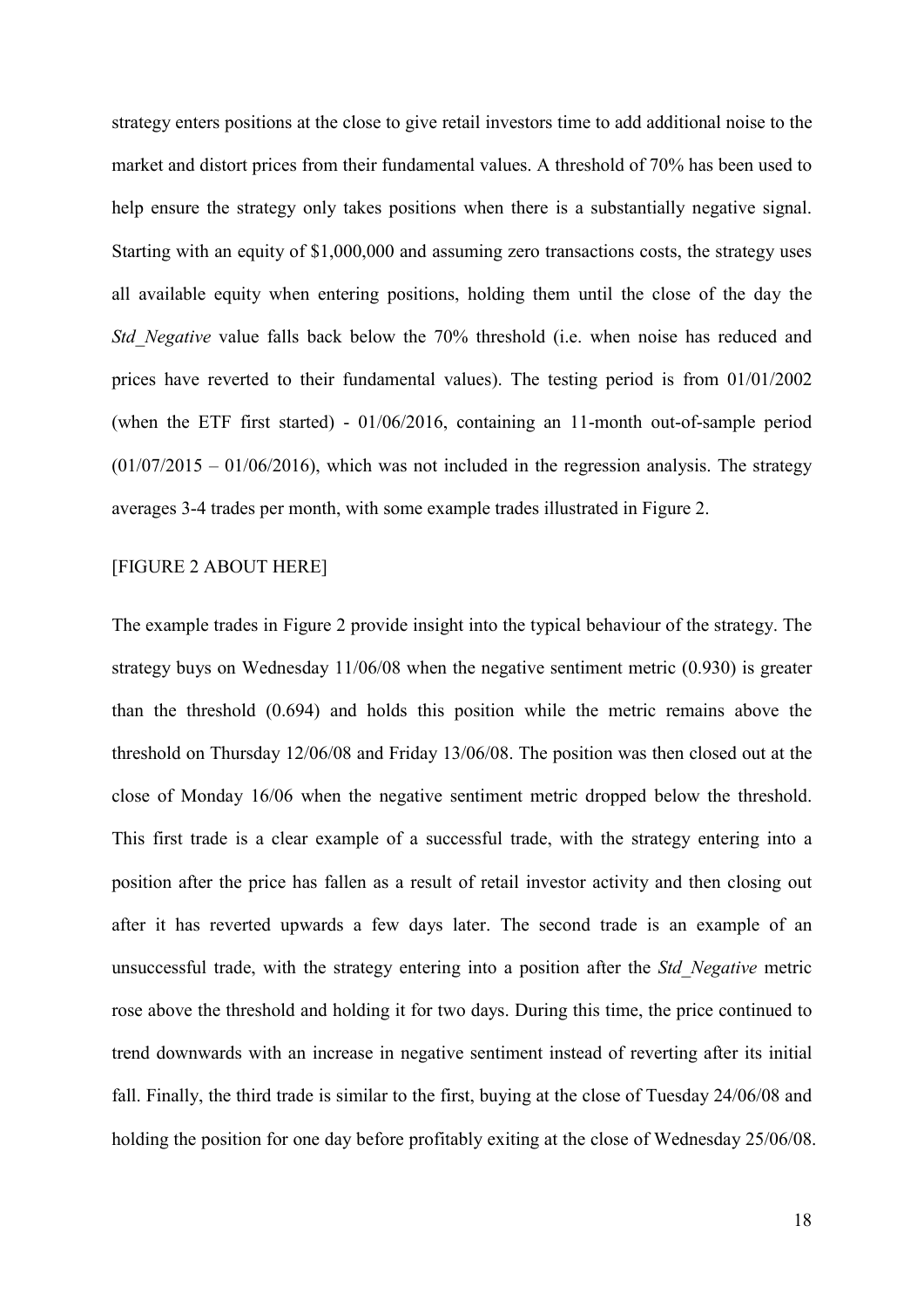As shown in Figure 3 and Table 5, when considered across the entire testing period, the trading strategy strongly outperforms a simple Buy & Hold strategy on both a risk-adjusted and absolute basis. It has a larger Sharpe Ratio, as well as lower drawdown throughout the testing period. Additionally, the active strategy's average daily return for the days in which it is in the market is over 13 times that of the Buy & Hold strategy.

[FIGURE 3 ABOUT HERE]

### [TABLE 5 ABOUT HERE]

# **6 Conclusions**

This paper provides insight into the statistical and economic effect of the sentiment of general business news, which is read by retail investors, on market returns and volatility. Using news articles from the Guardian Media Group between 01/01/2000 and 01/06/2016, positive and negative measurements of sentiment were calculated and regressed against daily excess returns and proxies for volatility in the FTSE 100 index. The results indicate that the sentiment metrics don't influence excess returns, but do influence volatility, with negative sentiment increasing volatility and positive sentiment reducing it. These findings suggest that measurements of sentiment from textual data sources directed towards retail investors have a different effect on asset prices to sources that are more likely to be read by sophisticated investors. This is because noise traders don't add information to the market, but can increase volatility and cause prices to temporarily deviate from their fundamental values (De Long et al. 1990).

The empirical results suggest that the findings have economic significance, with the active strategy outperforming the Buy & Hold strategy on a risk-adjusted basis. This shows that an ETF-based trading strategy can be used to exploit the effects of sentiment on an index.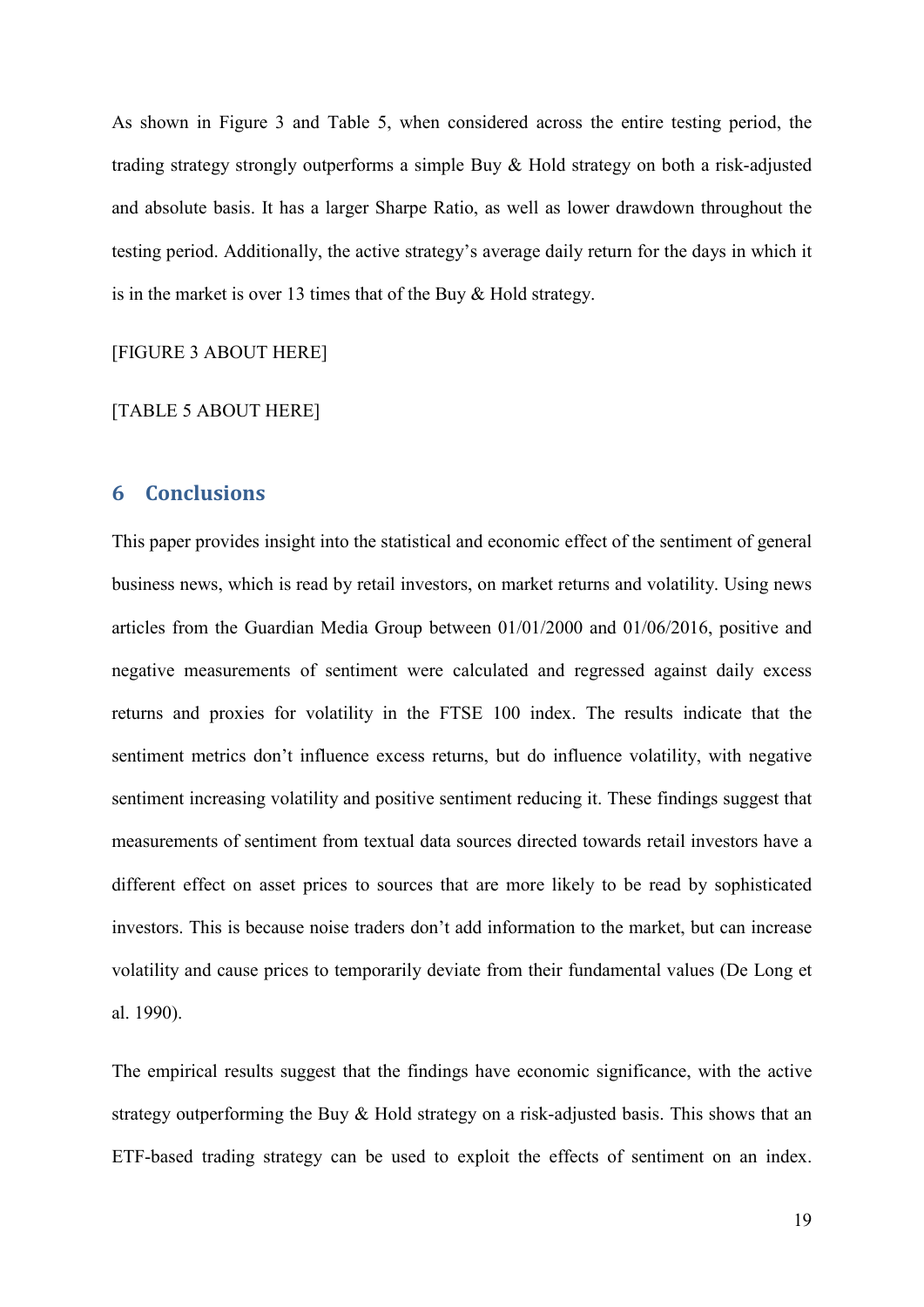Overall, the findings of this paper suggest that while sentiment metrics derived from data sources that are aimed at retail investors don't influence excess returns, they do affect market volatility, with the additional noise providing opportunities that have the potential to be exploited.

# **7 Future Research**

This research has shown that sentiment measurements from a data source targeted at retail investors has a statistically significant and economically exploitable effect on volatility in the FTSE 100. Extensions to the trading strategy, such as accounting for transaction costs and considering the market effect of trades, would provide further insight into how a sentiment trading strategy could be implemented in practice. Additionally, there is evidence that the effect of investor sentiment on asset returns is stronger for smaller stocks with lower market capitalization, with their reduced visibility potentially slowing investors' reactions to news information (Chan 2003; Ferguson et al. 2015; Tetlock, Saar-Tsechansky, and Macskassy 2008). Further, Coulton, Dinh, and Jackson (2016) have shown that firms vary in their sensitivity to investor sentiment and that this sensitivity influences the timeliness of price discovery. Repeating the process followed in this paper on an index consisting of smaller stocks (e.g. FTSE 250) could provide insight into how the effect of general business news sentiment changes depending on the size of the index's constituents.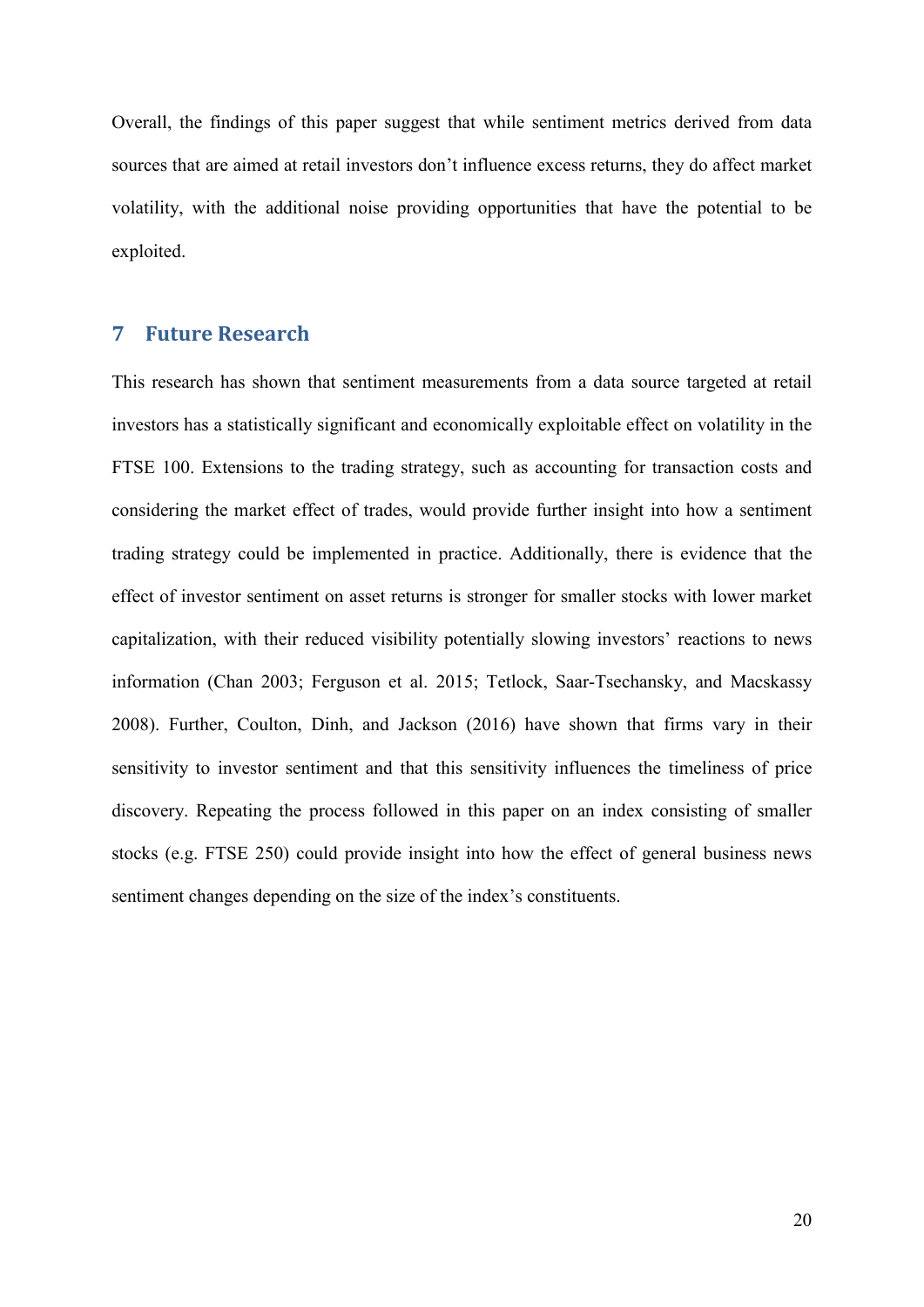# **Appendix 1**

Characteristics of studies that measure investor sentiment using media-based data sources are shown in the table below. The fields shown were

chosen to highlight key characteristics referred to in the Literature Review section.

| <b>Research Study</b>                 | <b>Sentiment Data</b> | <b>Financial Security Type</b> | <b>Sentiment Classification Method</b>   | <b>Trading Strategy</b> |
|---------------------------------------|-----------------------|--------------------------------|------------------------------------------|-------------------------|
|                                       | <b>Source</b>         |                                |                                          |                         |
| Antweiler and Frank (2004)            | Stock message boards  | Stock index                    | Support Vector Machine (SVM), Naïve      | No strategy             |
|                                       |                       |                                | Bayes                                    |                         |
| Bollen, Counts, and Mao (2015)        | Twitter tweets        | Stock index                    | Dictionary                               | No strategy             |
| Bollen, Mao, and Zeng (2011)          | Twitter tweets        | Stock index                    | Neural Network                           | No strategy             |
| Butler and Kešelj (2009)              | Company annual        | Individual stocks              | <b>SVM</b>                               | No strategy             |
|                                       | reports               |                                |                                          |                         |
| Chan (2003)                           | Newspaper articles    | Individual stocks              | None                                     | Monthly                 |
| Chatrath et al. (2014)                | Bloomberg             | Currency exchange rates        | None                                     | No strategy             |
|                                       | macroeconomic news    |                                |                                          |                         |
| Da, Engelberg, and Gao (2015)         | Internet search data  | Stock index                    | Harvard IV-4 dictionary                  | No strategy             |
|                                       | (volume)              |                                |                                          |                         |
| Das and Chen (2007)                   | Stock message boards  | Individual stocks              | Naïve Bayes, Dictionary                  | No strategy             |
| Ferguson et al. (2015)                | Newspaper articles    | Individual stocks              | Dictionary                               | Daily                   |
| Fuehres and Gloor (2012)              | Twitter tweets        | Stock index, currency          | Dictionary                               | No strategy             |
|                                       |                       | exchange rates, gold futures   |                                          |                         |
| Geva and Zahavi (2014)                | Newspaper articles    | Individual stocks              | Neural Network, decision tree            | Intraday                |
| Gidófalvi (2001)                      | Newspaper articles    | Individual stocks              | Naïve Bayes                              | No strategy             |
| Grob-Klubmann and Hautsch (2011)      | Newspaper articles    | Individual stocks              | None                                     | No strategy             |
| Hagenau et al. (2013)                 | Corporate             | Stock index                    | Tonality (statistical frequency measure) | Monthly                 |
|                                       | announcements         |                                |                                          |                         |
| Hagenau, Liebmann, and Neumann (2013) | Corporate             | Individual stocks              | SVM, Harvard IV-4 dictionary             | Daily                   |
|                                       | announcements         |                                |                                          |                         |
| Hahsler and Nagar (2012)              | Newspaper articles    | Individual stocks              | Dictionary                               | No strategy             |
| Heston and Sinha (2016)               | Newspaper articles    | Individual stocks              | Reuters NewsScope Sentiment Metric       | Daily                   |
| Huang et al. (2010)                   | Newspaper articles    | Individual stocks              | Weighted association rules               | No strategy             |
| Khadjeh Nassirtoussi et al. (2015)    | Newspaper articles    | Currency exchange rates        | <b>SVM</b>                               | No strategy             |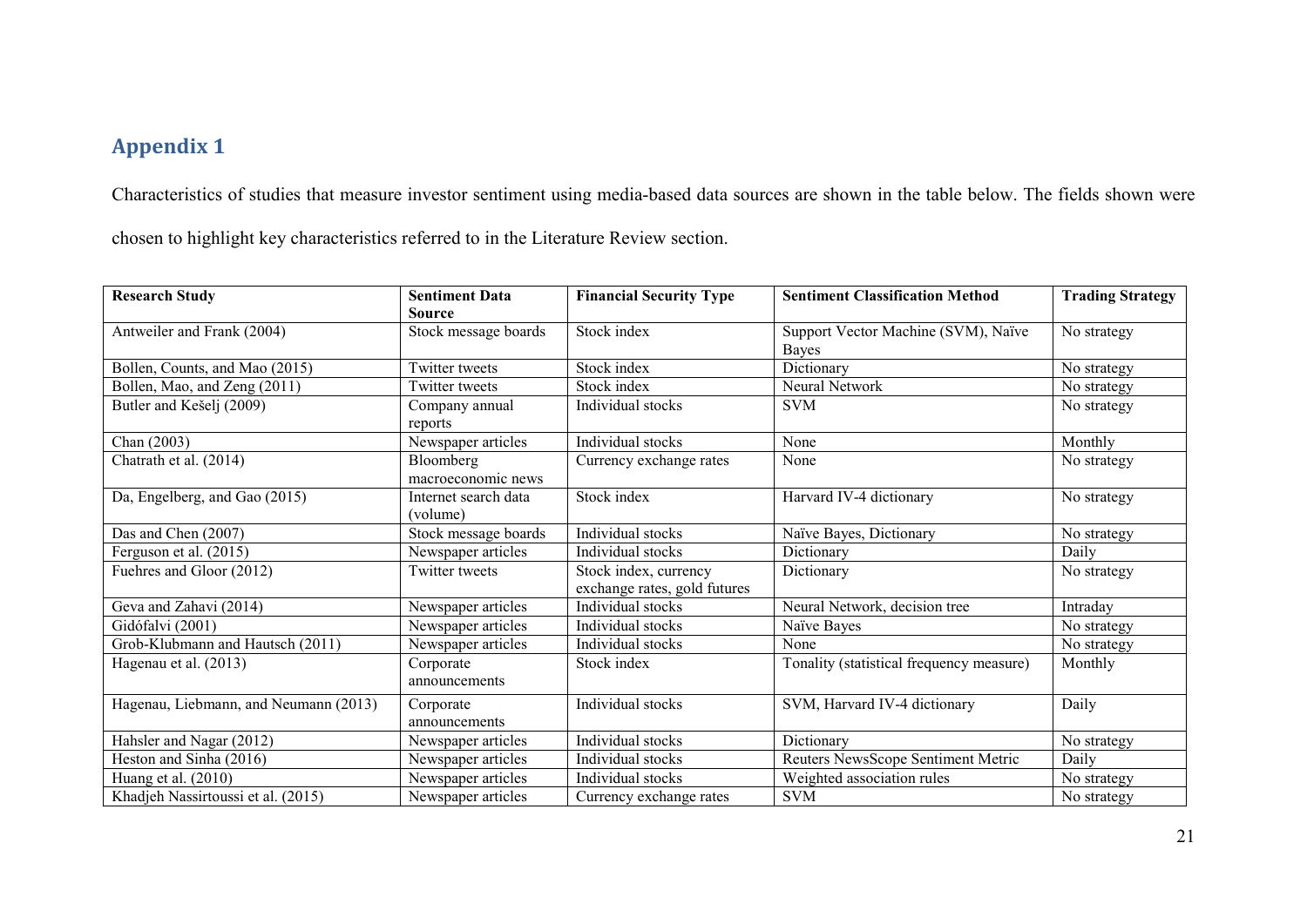| <b>Research Study</b>                   | <b>Sentiment Data</b> | <b>Financial Security Type</b> | <b>Sentiment Classification Method</b>  | <b>Trading Strategy</b> |
|-----------------------------------------|-----------------------|--------------------------------|-----------------------------------------|-------------------------|
|                                         | <b>Source</b>         |                                |                                         |                         |
| Li, Wang, et al. (2014)                 | Newspaper articles    | Individual stocks              | Support Vector Regression (SVR),        | Intraday                |
|                                         |                       |                                | Dictionary                              |                         |
| Li, Xie, et al. (2014)                  | Newspaper articles    | Individual stocks              | SVM, Harvard IV-4 dictionary            | No strategy             |
| Mittermayer (2004)                      | Newspaper articles    | Individual stocks              | <b>SVM</b>                              | Intraday                |
| Nguyen and Shirai (2015)                | Stock message boards  | Individual stocks              | <b>SVM</b>                              | No strategy             |
| Peramunetilleke and Wong (2002)         | Newspaper articles    | Currency exchange rates        | Dictionary                              | No strategy             |
| Schumaker and Chen (2009a)              | Newspaper articles    | Individual stocks              | <b>SVR</b>                              | Intradav                |
| Schumaker and Chen (2009b)              | Newspaper articles    | Individual stocks              | <b>SVR</b>                              | Intradav                |
| Schumaker et al. (2012)                 | Newspaper articles    | Individual stocks              | <b>SVR</b>                              | Intradav                |
| Sinha (2016)                            | Newspaper articles    | Individual stocks              | Reuters NewsScope Sentiment Metric      | Weekly                  |
| <b>Smales</b> (2014)                    | Newspaper articles    | Gold futures                   | Reuters NewsScope Sentiment Metric      | No strategy             |
| Soyland $(2015)$                        | Newspaper articles,   | Individual stocks              | Random forest                           | No strategy             |
|                                         | Twitter tweets        |                                |                                         |                         |
| Sycara and Thomas (2000)                | Stock message boards  | Individual stocks              | Genetic algorithm                       | Daily                   |
| Tetlock (2007)                          | Newspaper articles    | Stock index                    | Harvard IV-4 dictionary                 | Daily                   |
| Tetlock, Saar-Tsechansky, and Macskassy | Newspaper articles    | Individual stocks              | Harvard IV-4 dictionary                 | Daily                   |
| (2008)                                  |                       |                                |                                         |                         |
| Uhl, Pedersen, and Malitius (2015)      | Newspaper articles    | Stock index                    | Reuters NewsScope Sentiment Metric      | Monthly                 |
| Vu et al. (2012)                        | Twitter tweets        | Individual stocks              | Decision tree, Dictionary               | No strategy             |
| Wuthrich et al. (1998)                  | Newspaper articles    | Stock index                    | Neural Network, Naïve Bayes, Dictionary | Daily                   |
| Zhai, Hsu, and Halgamuge (2007)         | Newspaper articles    | Individual stocks              | <b>SVM</b>                              | Daily                   |
| Zhang and Skiena (2010)                 | Newspaper articles,   | Individual stocks              | Dictionary                              | Daily                   |
|                                         | Twitter tweets        |                                |                                         |                         |
| Zhang, Fuehres, and Gloor (2011)        | Twitter tweets        | Stock index                    | Dictionary                              | No strategy             |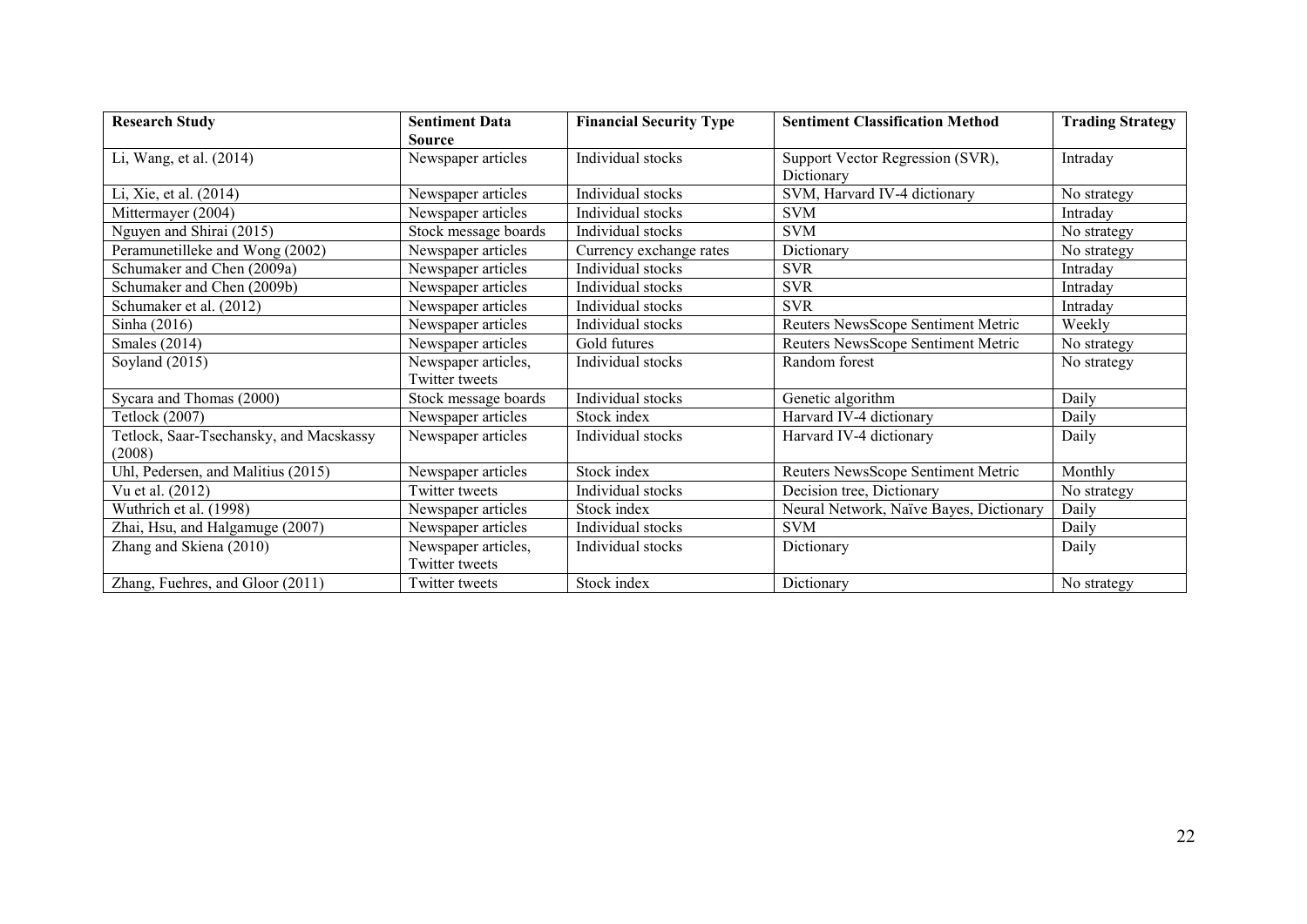# **Bibliography**

- Antweiler, W., and M. Z. Frank, 2004, Is All That Talk Just Noise? The Information Content of Internet Stock Message Boards, *The Journal of Finance* 59, 1259-1294.
- Blasco, N., P. Corredor, and S. Ferreruela, 2012, Market sentiment: a key factor of investors' imitative behaviour, *Accounting & Finance* 52, 663-689.
- Bollen, J., S. Counts, and H. Mao, 2015, Quantifying the effects of online bullishness on international financial markets, Working paper (ECB Statistics Paper Series, European Central Bank).
- Bollen, J., H. Mao, and X. Zeng, 2011, Twitter mood predicts the stock market, *Journal of Computational Science* 2, 1-8.
- Butler, M., and V. Kešelj, 2009, Financial Forecasting Using Character N-Gram Analysis and Readability Scores of Annual Reports, Paper presented at the 22nd Canadian Conference on Artificial Intelligence, Kelowna.
- Chan, W. S., 2003, Stock price reaction to news and no-news: drift and reversal after headlines, *Journal of Financial Economics* 70, 223-260.
- Chatrath, A., H. Miao, S. Ramchander, and S. Villupuram, 2014, Currency Jumps, Cojumps and the Role of Macro News, *Journal of International Money and Finance* 40, 42-62.
- Coulton, J. J., T. Dinh, and A. B. Jackson, 2016, The impact of sentiment on price discovery, *Accounting & Finance* 56, 669-694.
- Da, Z., J. Engelberg, and P. Gao, 2015, The Sum of All FEARS Investor Sentiment and Asset Prices, *Review of Financial Studies* 28, 1-32.
- Das, S. R., and M. Y. Chen, 2007, Yahoo! for Amazon: Sentiment Extraction from Small Talk on the Web, *Management Science* 53, 1375-1388.
- De Long, J. B., A. Shleifer, L. H. Summers, and R. J. Waldmann, 1990, Noise Trader Risk in Financial Markets, *Journal of Political Economy* 98, 703-738.
- Ferguson, N. J., D. Philip, H. Y. T. Lam, and J. M. Guo, 2015, Media Content and Stock Returns: The Predictive Power of Press, *Multinational Finance Journal* 19, 1-31.
- Fuehres, H., and P. Gloor, 2012, Predicting Asset Value through Twitter Buzz, in: J. Altmann, U. Baumöl and B. Krämer eds, *Advances in Collective Intelligence 2011*, Vol. 113 (Springer, Berlin, Heidelberg), 23-34.
- Geva, T., and J. Zahavi, 2014, Empirical evaluation of an automated intraday stock recommendation system incorporating both market data and textual news, *Decision Support Systems* 57, 212.
- Gidófalvi, G., 2001, *Using News Articles to Predict Stock Price Movements* (University of California, San Diego, CA).
- Gregory, A., R. Tharyan, and A. Christidis, 2013, Constructing and Testing Alternative Versions of the Fama–French and Carhart Models in the UK, *Journal of Business Finance & Accounting* 40, 172-214.
- Grob-Klubmann, A., and N. Hautsch, 2011, When machines read the news: Using automated text analytics to quantify high frequency news-implied market reactions, *Journal of Empirical Finance* 18, 321-340.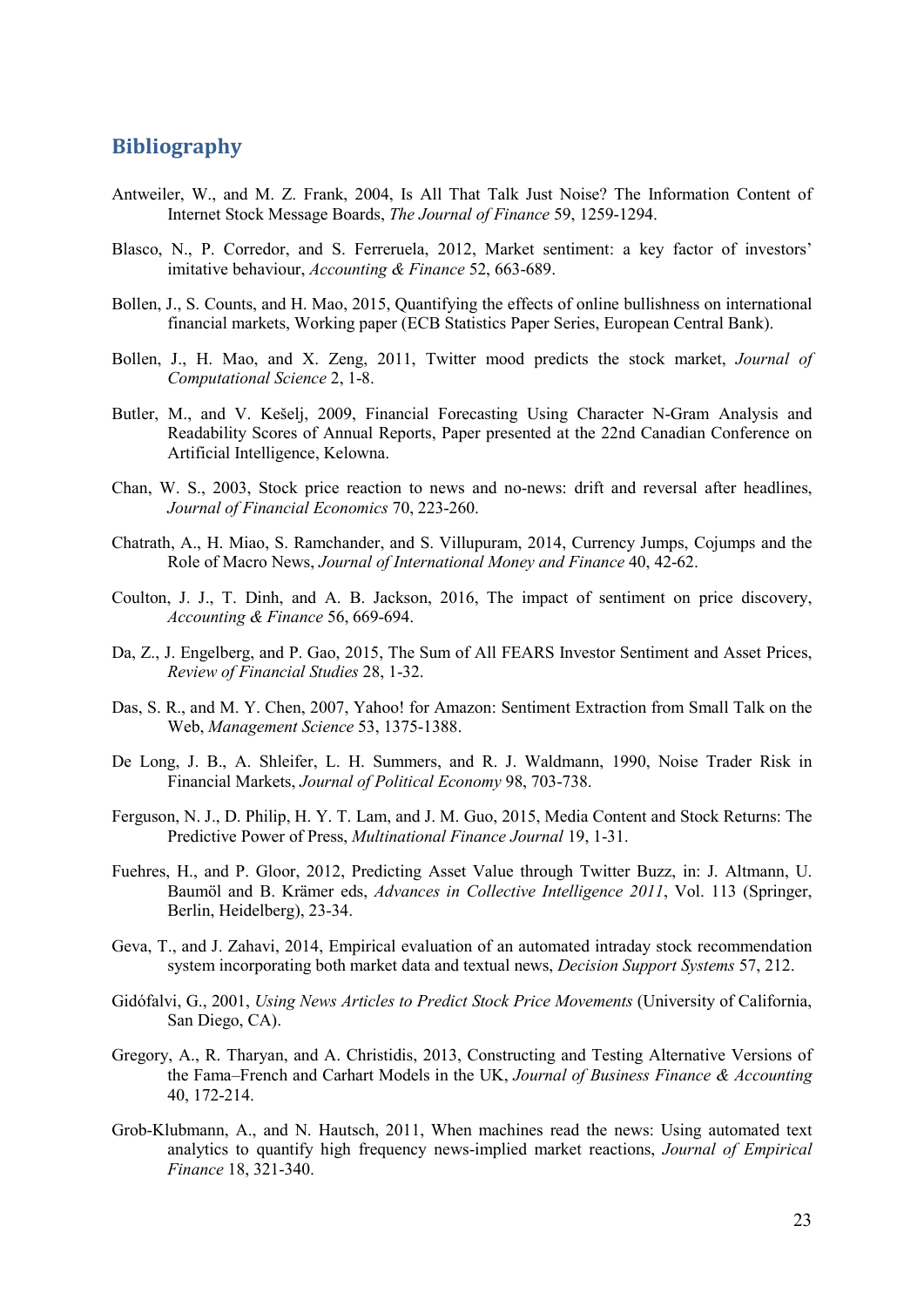- Hagenau, M., M. Hauser, M. Liebmann, and D. Neumann, 2013, Reading All the News at the Same Time: Predicting Mid-term Stock Price Developments Based on News Momentum, Paper presented at the 46th Hawaii International Conference on System Sciences, Maui.
- Hagenau, M., M. Liebmann, and D. Neumann, 2013, Automated news reading: Stock price prediction based on financial news using context-capturing features, *Decision Support Systems* 55, 685- 697.
- Hahsler, M., and A. Nagar, 2012, Using Text and Data Mining Techniques to extract Stock Market Sentiment from Live News Streams, Paper presented at the 2012 International Conference on Computer Technology and Science, New Delhi.
- Heston, S. L., and N. R. Sinha, 2016, News versus Sentiment: Predicting Stock Returns from News Stories, Working paper (Finance and Economics Discussion Series, Federal Reserve Board).
- Huang, C.-J., J.-J. Liao, D.-X. Yang, T.-Y. Chang, and Y.-C. Luo, 2010, Realization of a news dissemination agent based on weighted association rules and text mining techniques, *Expert Systems With Applications* 37, 6409-6413.
- Khadjeh Nassirtoussi, A., S. Aghabozorgi, T. Ying Wah, and D. C. L. Ngo, 2014, Text mining for market prediction: A systematic review, *Expert Systems With Applications* 41, 7653-7670.
- Khadjeh Nassirtoussi, A., S. Aghabozorgi, T. Ying Wah, and D. C. L. Ngo, 2015, Text mining of news-headlines for FOREX market prediction: A Multi-layer Dimension Reduction Algorithm with semantics and sentiment, *Expert Systems With Applications* 42, 306-324.
- Klein, F. C., and J. A. Prestbo, 1974, *News and the Market* (Regnery, Chicago, Ill).
- Kumari, J., and J. Mahakud, 2015, Does investor sentiment predict the asset volatility? Evidence from emerging stock market India, *Journal of Behavioral and Experimental Finance* 8, 25-39.
- Lee, W. Y., C. X. Jiang, and D. C. Indro, 2002, Stock market volatility, excess returns, and the role of investor sentiment, *Journal of Banking & Finance* 26, 2277-2299.
- Li, Q., T. Wang, P. Li, L. Liu, Q. Gong, and Y. Chen, 2014, The effect of news and public mood on stock movements, *Information Sciences* 278, 826-840.
- Li, X., H. Xie, L. Chen, J. Wang, and X. Deng, 2014, News impact on stock price return via sentiment analysis, *Knowledge-Based Systems* 69, 14-23.
- Loughran, T., and B. McDonald, 2011, When Is a Liability Not a Liability? Textual Analysis, Dictionaries, and 10-Ks, *The Journal of Finance* 66, 35-65.
- Medhat, W., A. Hassan, and H. Korashy, 2014, Sentiment analysis algorithms and applications: A survey, *Ain Shams Engineering Journal* 5, 1093-1113.
- Mittermayer, M. A., 2004, Forecasting Intraday Stock Price Trends with Text Mining Techniques, Paper presented at the 37th Annual Hawaii International Conference on System Sciences, Big Island.
- Nguyen, T. H., and K. Shirai, 2015, Topic Modelling based Sentiment Analysis on Social Media for Stock Market Prediction, Paper presented at the 53rd Annual Meeting of the Association for Computational Linguistics and the 7th International Joint Conference on Natural Language Processing, Beijing.
- Olaniyan, R., D. Stamate, L. Ouarbya, and D. Logofatu, 2017, Sentiment and stock market volatility predictive modelling : a hybrid approach, *DSAA (2015), Paris*, Vol. (IEEE, Piscataway, NJ).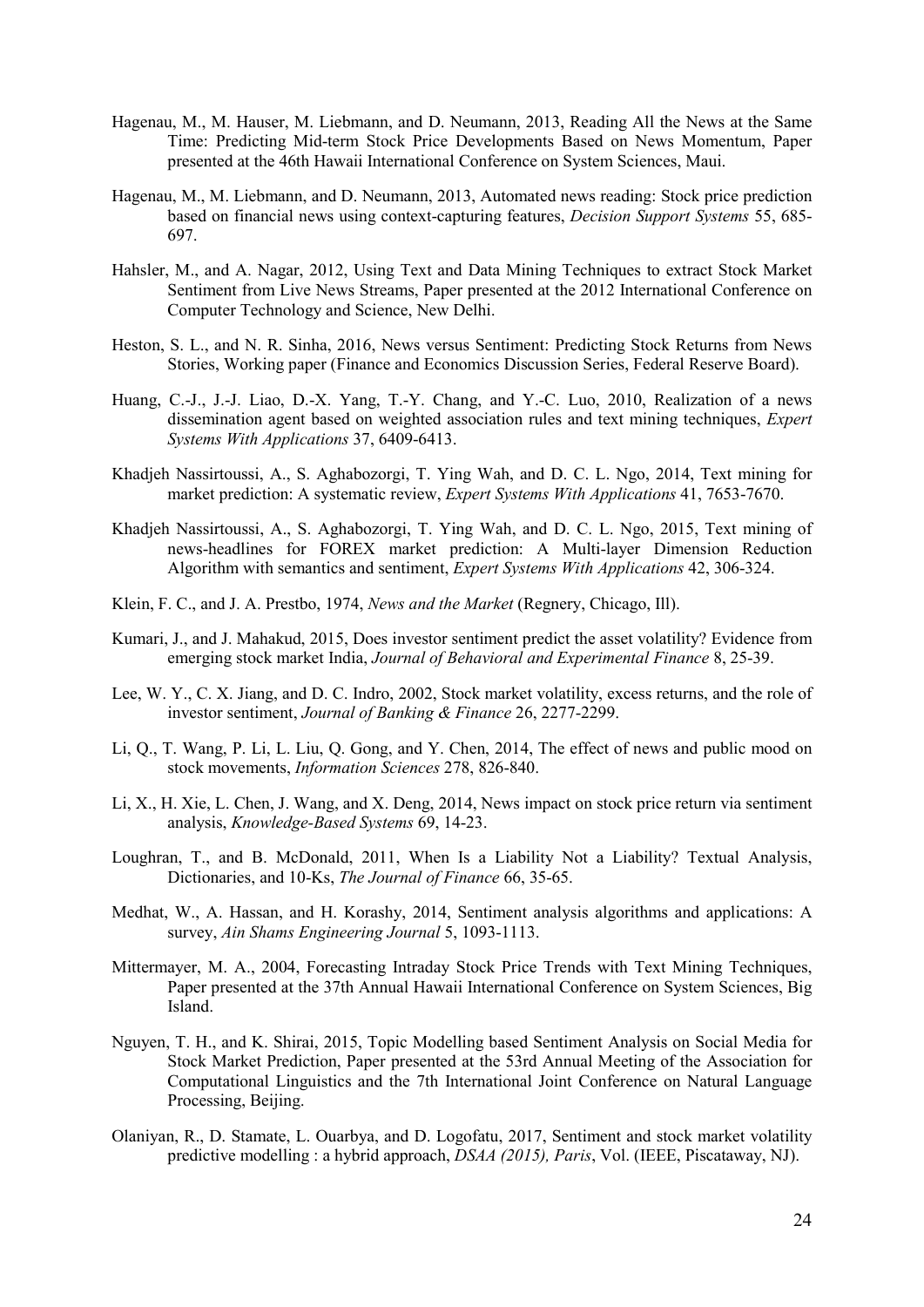- Parkinson, M., 1980, The Extreme Value Method for Estimating the Variance of the Rate of Return, *The Journal of Business* 53, 61-65.
- Patton, A. J., 2011, Volatility forecast comparison using imperfect volatility proxies, *Journal of Econometrics* 160, 246-256.
- Peramunetilleke, D., and R. K. Wong, 2002, Currency Exchange Rate Forecasting from News Headlines, Paper presented at the Thirteenth Australasian Database Conference, Melbourne.
- Ravi, K., and V. Ravi, 2015, A survey on opinion mining and sentiment analysis: Tasks, approaches and applications, *Knowledge-Based Systems* 89, 14-46.
- Schumaker, R. P., and H. Chen, 2009a, A quantitative stock prediction system based on financial news, *Information Processing and Management* 45, 571-583.
- Schumaker, R. P., and H. Chen, 2009b, Textual analysis of stock market prediction using breaking financial news: the AZFinText system, *ACM Transactions on Information Systems* 27, 12.
- Schumaker, R. P., Y. Zhang, C.-N. Huang, and H. Chen, 2012, Evaluating Sentiment in Financial News Articles, *Decision Support Systems* 53, 458.
- Sinha, N. R., 2016, Underreaction to News in the US Stock Market, *Quarterly Journal of Finance* 6, 1-46.
- Smales, L. A., 2014, News Sentiment in the Gold Futures Market, *Journal of Banking and Finance* 49, 275-286.
- Soyland, C., 2015, *Interday News-Based Prediction of Stock Prices and Trading Volume*, (Chalmers University of Technology, Goteborg, Sweden).
- Sycara, K., and J. D. Thomas, 2000, Integrating Genetic Algorithms and Text Learning for Financial Prediction, Paper presented at the Genetic and Evolutionary Computing Conference, Las Vegas.
- Tetlock, P. C., 2007, Giving Content to Investor Sentiment: The Role of Media in the Stock Market, *The Journal of Finance* 62, 1139-1168.
- Tetlock, P. C., M. Saar-Tsechansky, and S. Macskassy, 2008, More than Words: Quantifying Language to Measure Firms' Fundamentals, *The Journal of Finance* 63, 1437-1467.
- Uhl, M. W., M. Pedersen, and O. Malitius, 2015, What's in the News? Using News Sentiment Momentum for Tactical Asset Allocation, *Journal of Portfolio Management* 41, 100-112.
- Vu, T. T., S. Change, Q. T. Ha, and N. Collier, 2012, An Experiment in Integrating Sentiment Features for Tech Stock Prediction in Twitter, Paper presented at the 24th International Conference on Computational Linguistics, Bombay.
- Wu, D. D., L. Zheng, and D. L. Olson, 2014, A Decision Support Approach for Online Stock Forum Sentiment Analysis, *IEEE Transactions on Systems, Man, and Cybernetics: Systems* 44, 1077-1087.
- Wu, Y., F. Wei, S. Liu, N. Au, W. Cui, H. Zhou, and H. Qu, 2010, OpinionSeer: Interactive Visualization of Hotel Customer Feedback, *IEEE Transactions on Visualization and Computer Graphics* 16, 1109-1118.
- Wuthrich, B., D. Permunetilleke, S. Leung, V. Cho, J. Zhang, and W. Lam, 1998, Daily Prediction of Major Stock Indices from Textual www Data, Paper presented at the 4th International Conference on Knowledge Discovery and Data Mining, New York.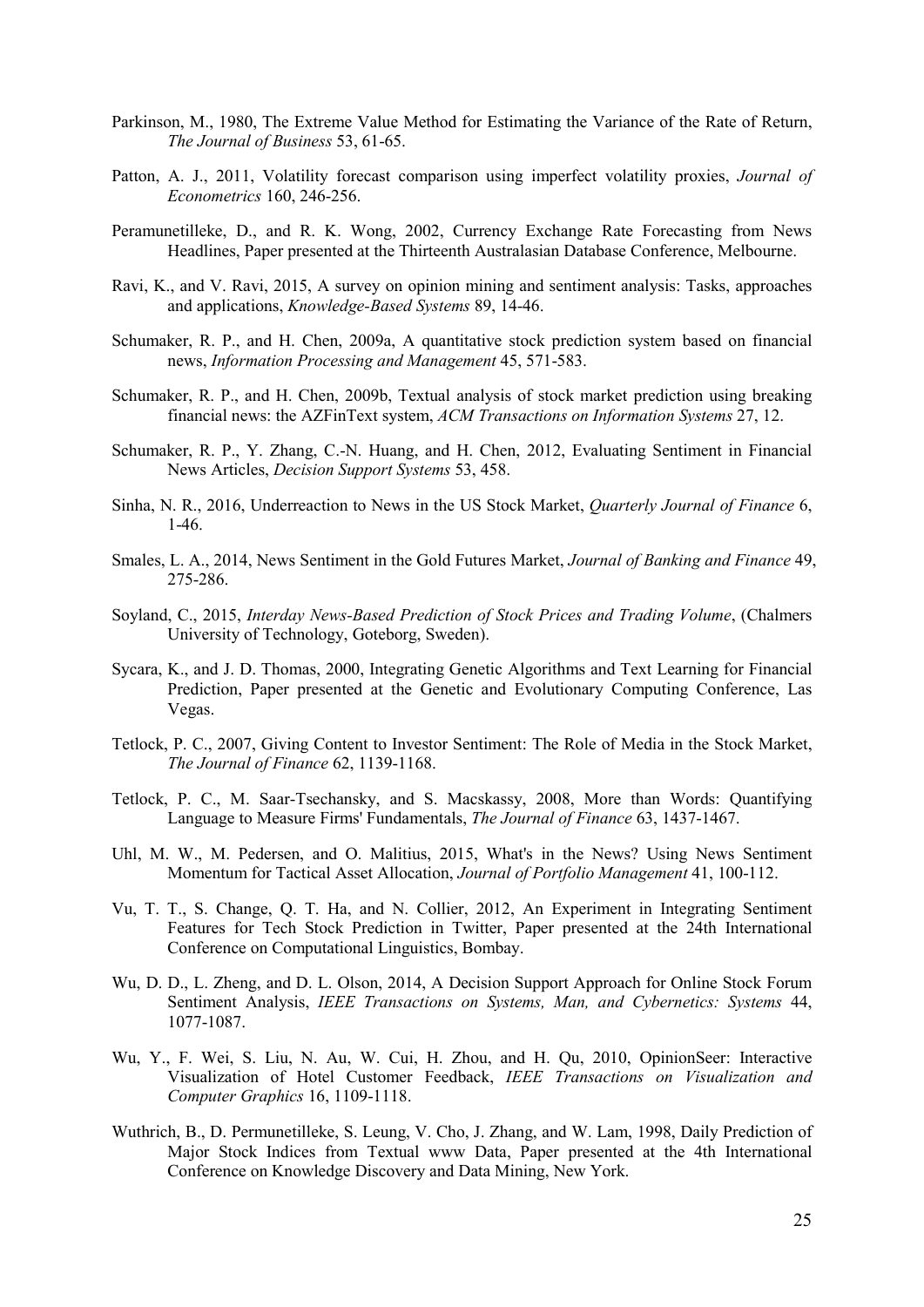- Zhai, Y., A. Hsu, and S. Halgamuge, 2007, Combining News and Technical Indicators in Daily Stock Price Trends Prediction, Paper presented at the 4th International Symposium on Neural Networks, Nanjing.
- Zhang, W., and S. Skiena, 2010, Trading Strategies to Exploit Blog and News Sentiment, Paper presented at the Fourth International AAAI Conference on Weblogs and Social Media, Washington DC.
- Zhang, X., H. Fuehres, and P. A. Gloor, 2011, Predicting Stock Market Indicators Through Twitter "I hope it is not as bad as I fear", *Procedia - Social and Behavioral Sciences* 26, 55-62.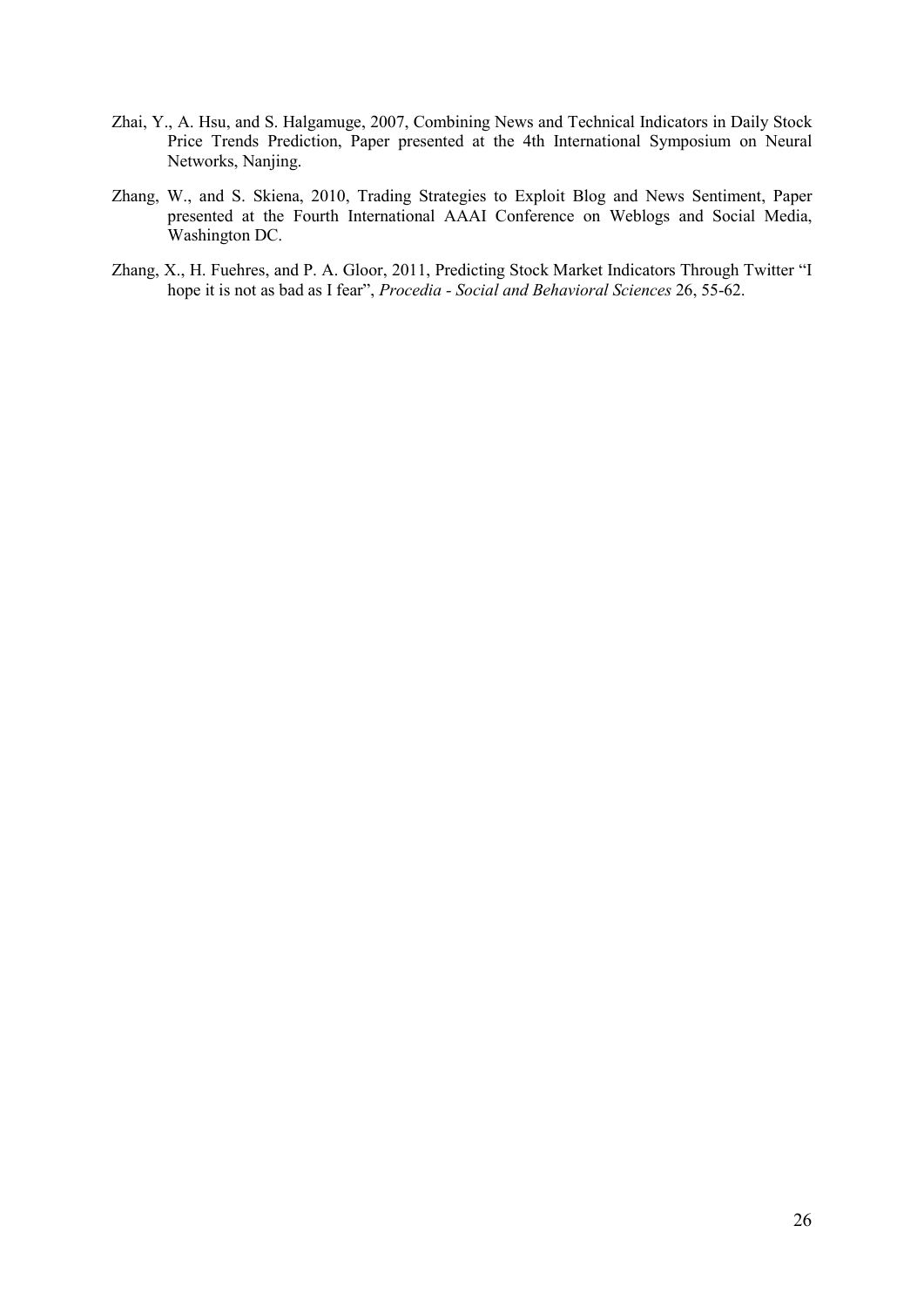| <b>Variable</b>    | Coefficient  | <b>T-Statistic</b> | <b>P-Value</b> |
|--------------------|--------------|--------------------|----------------|
| Intercept          | $-8.927e-05$ | $-0.437$           | 0.662          |
| Std Positive       | 6.195e-05    | 0.309              | 0.757          |
| Std Negative       | $1.652e-05$  | 0.088              | 0.930          |
| <b>F-Statistic</b> | 0.048        |                    | 0.953          |

# **Table 1 – Excess Returns Regression Results**

**\* (\*\*) significant at 95% (99%) level of confidence**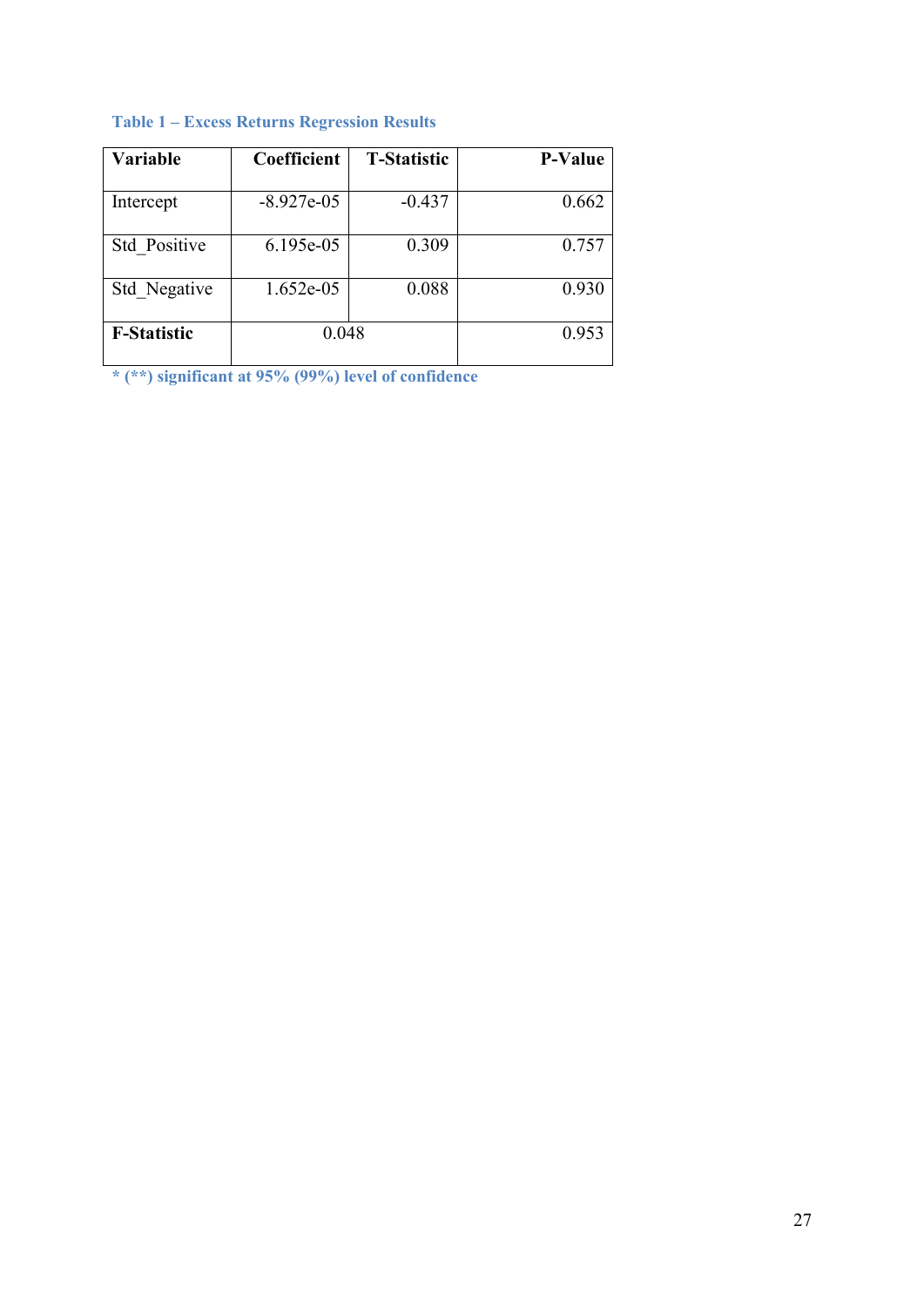|                         |              | $(R_i)^2$     |                | $H_i - L_i$ |               |                |  |
|-------------------------|--------------|---------------|----------------|-------------|---------------|----------------|--|
| <b>Volatility Proxy</b> | Coefficient  | <b>T-Stat</b> | <b>P-Value</b> | Coefficient | <b>T-Stat</b> | <b>P-Value</b> |  |
| Intercept               | 1.467e-04    | 20.144        | $0.000**$      | 76.6704     | 101.375       | $0.000**$      |  |
| <b>Std Positive</b>     | $-1.746e-05$ | $-2.442$      | $0.015*$       | $-2.4163$   | $-3.255$      | $0.001$ **     |  |
| Std Negative            | 5.482e-05    | 8.206         | $0.000**$      | 11.3370     | 16.338        | $0.000**$      |  |
| <b>F-Statistic</b>      | 46.770       |               | **<br>0.000    | 169.600     | $0.000**$     |                |  |

# **Table 2 - Volatility Regression Results**

**\* (\*\*) significant at 95% (99%) level of confidence**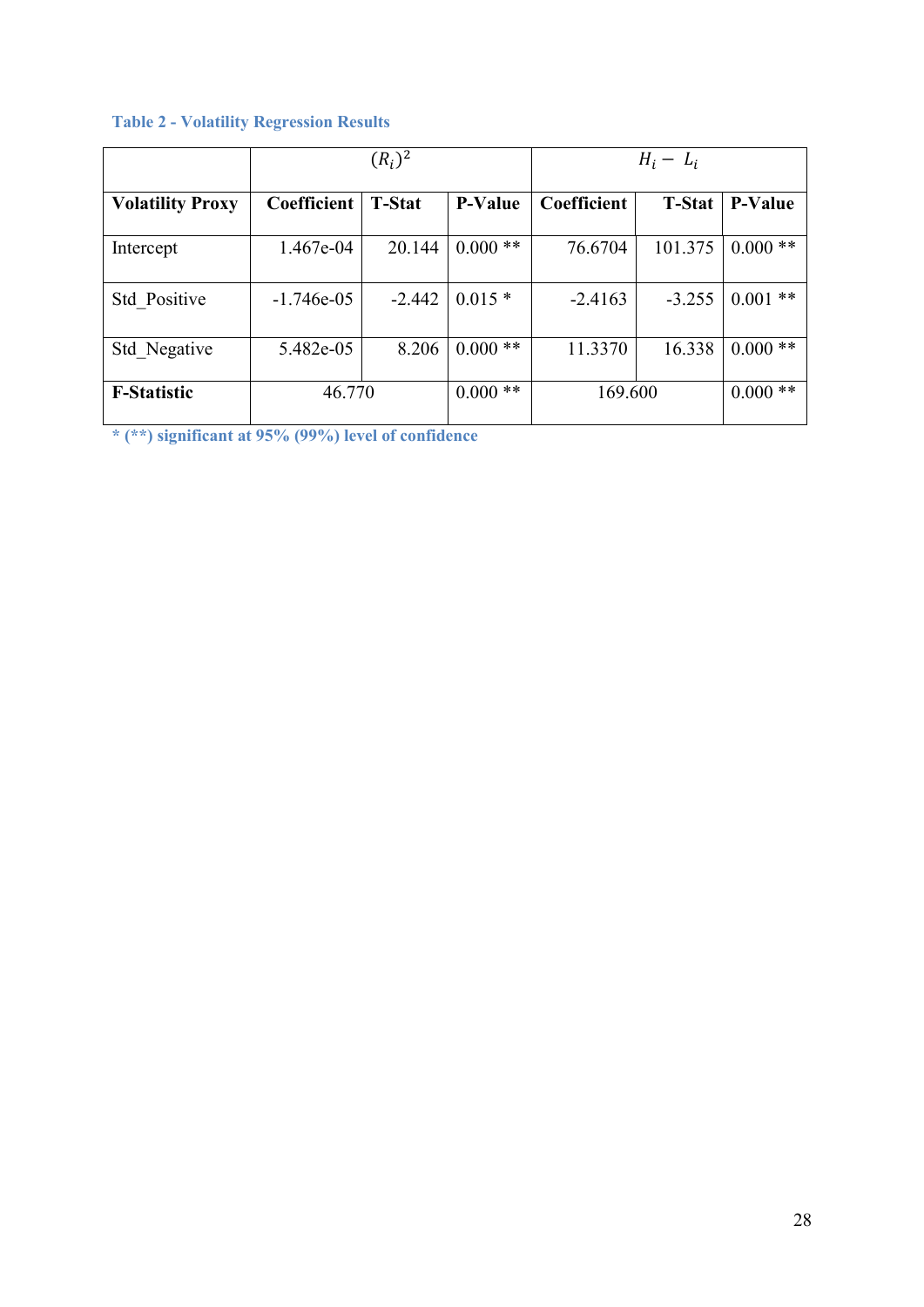|              | $R_i - R_f$ | <b>Std Positive</b> | <b>Std Negative</b> |
|--------------|-------------|---------------------|---------------------|
|              |             |                     |                     |
| $R_i - R_f$  | 1.0000      | 0.0049              | 0.0000              |
| Std Positive | 0.0049      | 1.0000              | $-0.2979$           |
| Std Negative | 0.0008      | $-0.2979$           | 1.0000              |
| VIF          | N/A         | 1.0974              | 1.0974              |

**Table 3 - Excess Returns Regression Correlation Matrix & Variance Inflation Factors**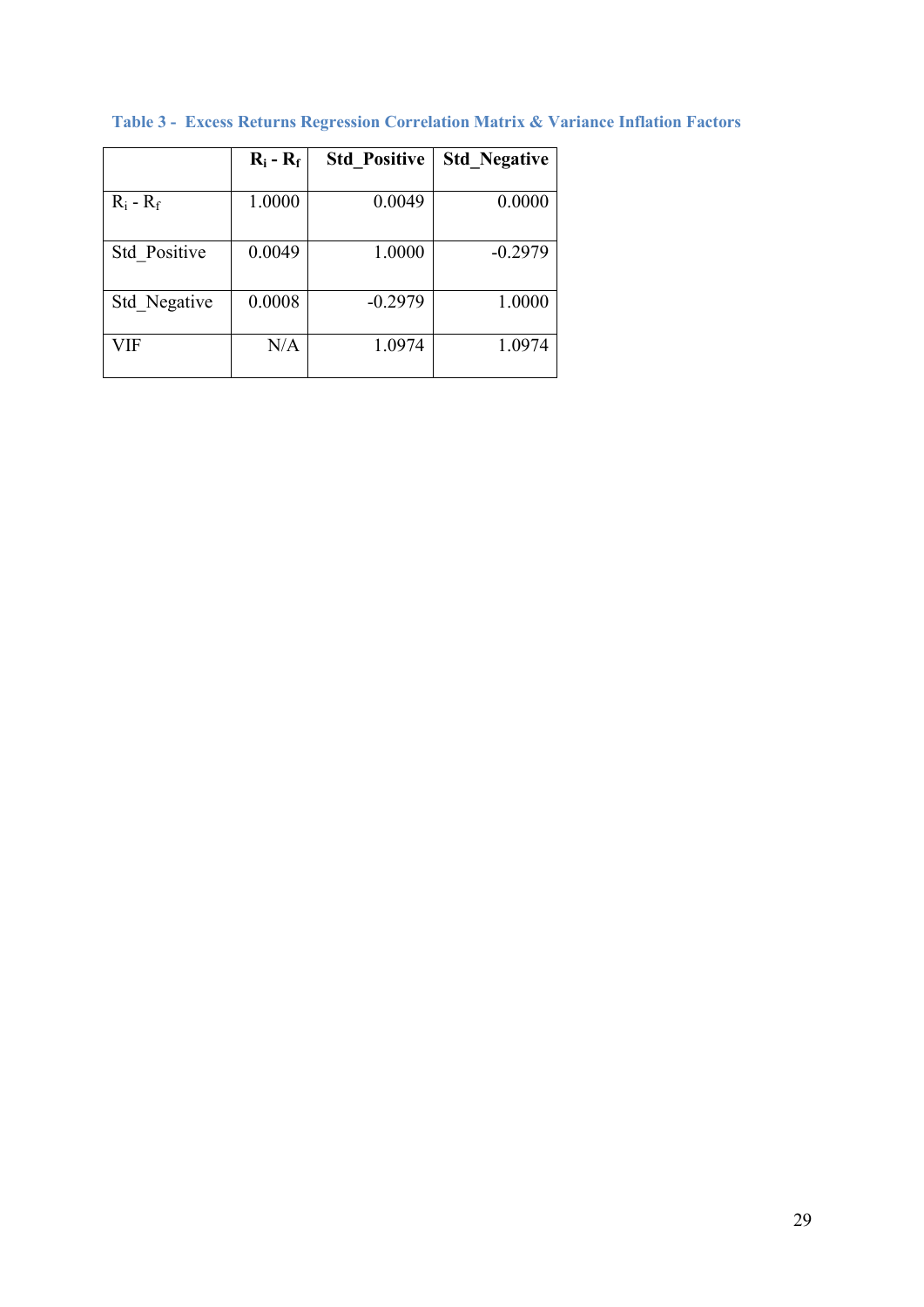|               | $(R_i)^2$ | $H_i - L_i$ | <b>Std Positive</b> | <b>Std Negative</b> |
|---------------|-----------|-------------|---------------------|---------------------|
| $(R_i)^2$     | 1.0000    | 0.6878      | $-0.0836$           | 0.1528              |
| $H_i - L_i$   | 0.6878    | 1.0000      | $-0.1346$           | 0.2866              |
| Std Positive  | $-0.0836$ | $-0.1346$   | 1.0000              | $-0.2979$           |
| Std Negative  | 0.1528    | 0.2866      | $-0.2979$           | 1.0000              |
| $VIF$ (Eq. 4) | N/A       | N/A         | 1.0974              | 1.0974              |
| $VIF$ (Eq. 5) | N/A       | N/A         | 1.0973              | 1.0973              |

**Table 4 - Volatility Regression Correlation Matrix & Variance Inflation Factors**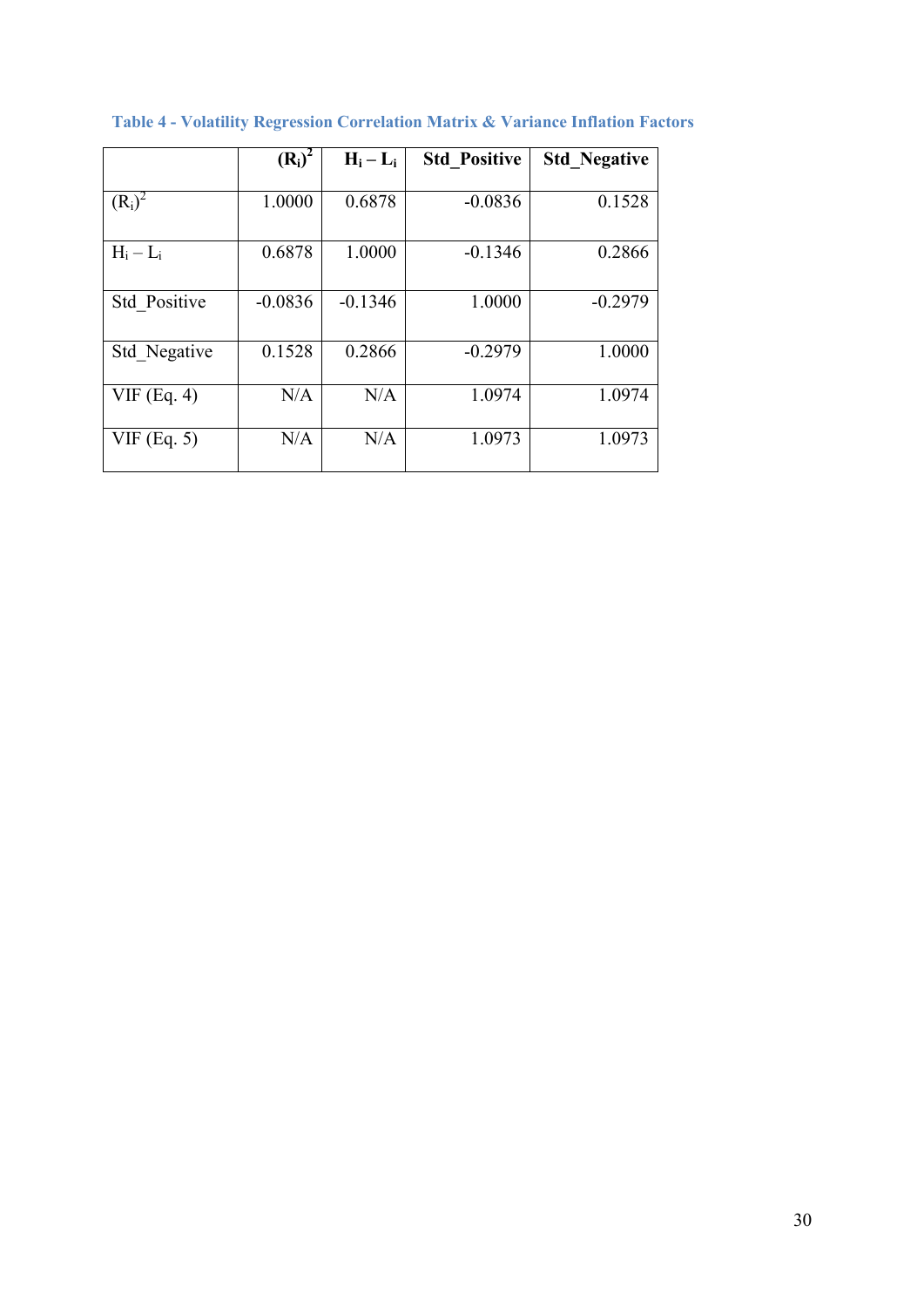|                           | <b>Active Strategy</b> | Buy & Hold |
|---------------------------|------------------------|------------|
| Cumulative Return         | 1.34720                | $-0.09291$ |
| Return (p.a.)             | 0.06081                | $-0.00672$ |
| Standard Deviation (p.a.) | 0.18413                | 0.19582    |
| Sharpe Ratio (p.a.)       | 0.33027                | $-0.03434$ |
| Average Daily Return      | 0.00066                | 0.00005    |
| (on days in the market)   |                        |            |

# **Table 5 - Trading Strategy Performance Metrics**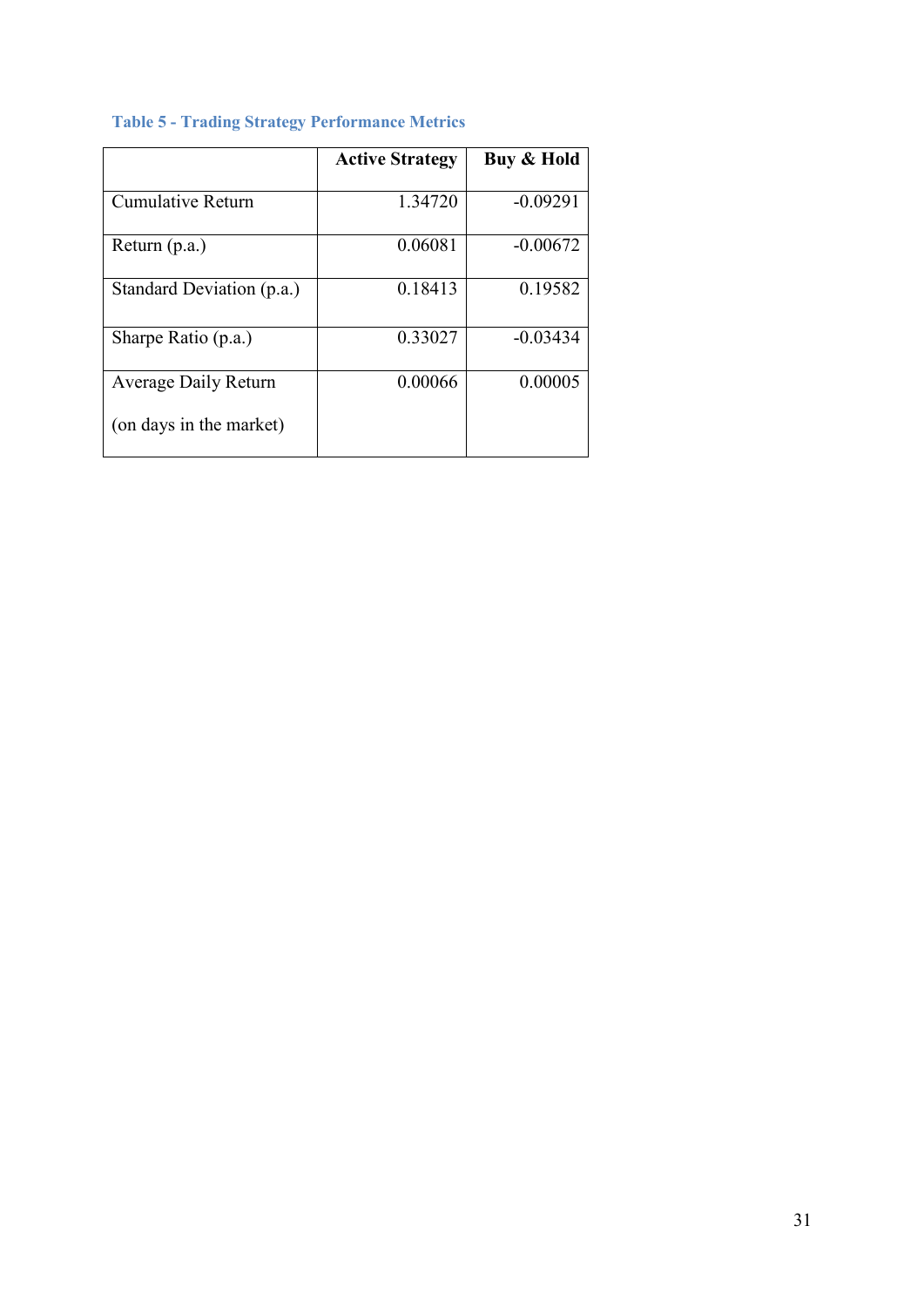

Figure 1 - Distribution of Daily News Articles ( $\Diamond$  indicates the mean daily number of news **articles)**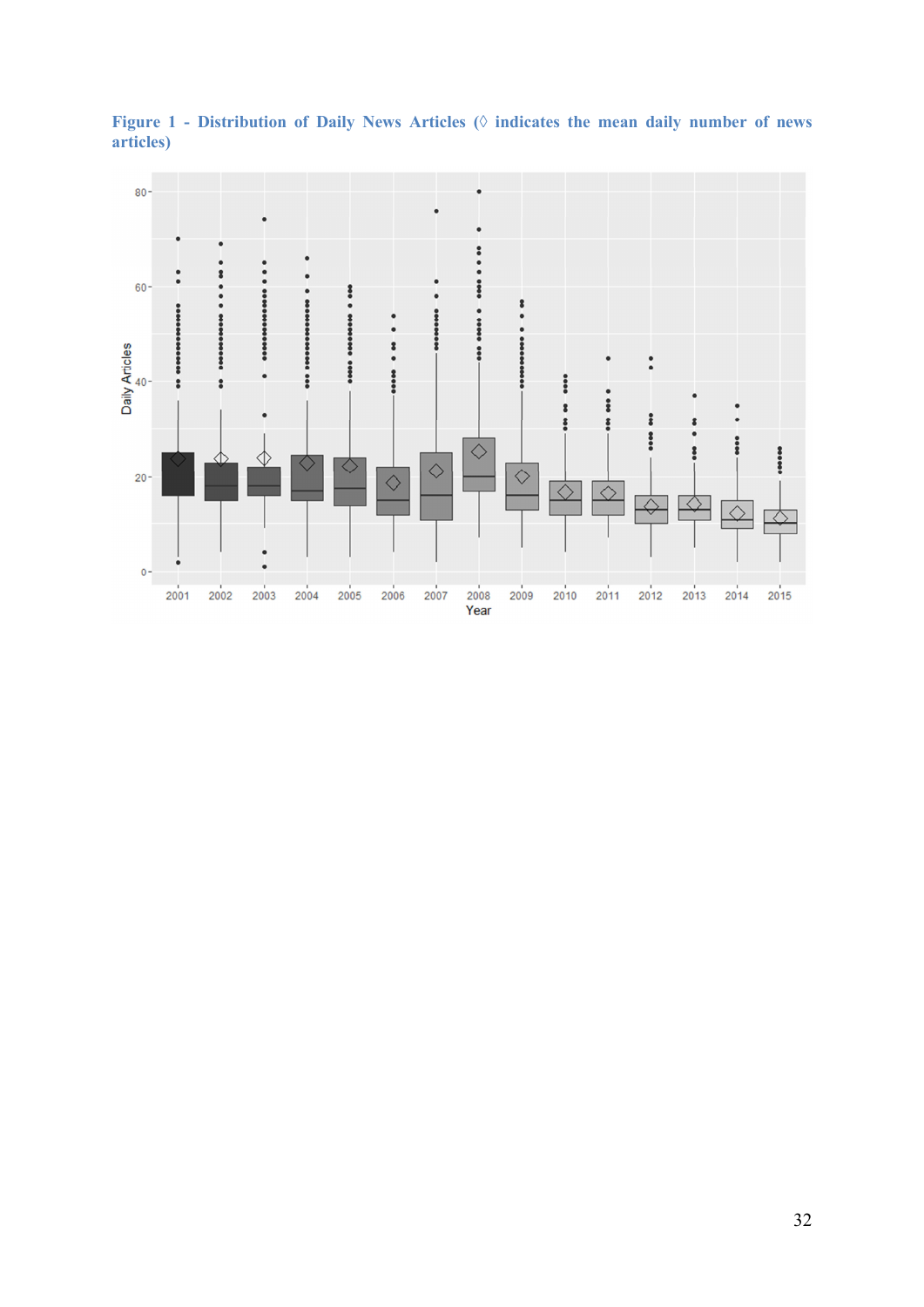



| Date                | 11/06  | 12/06  | 13/06  | 16/06  | 17/06  | 8/06   | 19/06  | 20/06    | 23/06  | 24/06  | 25/06    |
|---------------------|--------|--------|--------|--------|--------|--------|--------|----------|--------|--------|----------|
| <b>Std Negative</b> | 0.930  | 1.106  | 0.889  | 0.674  | 0.487  | .057   | 1.330  | $-0.312$ | 0.422  | 1.004  | $-0.886$ |
| <b>Threshold</b>    | 0.694  | 0.694  | 0.694  | 0.694  | 0.694  | 0.694  | 0.694  | 0.694    | 0.694  | 0.694  | 0.694    |
| <b>Close</b>        | 570.00 | 581.25 | 583.00 | 581.75 | 588.50 | 578.50 | 573.25 | 564.25   | 569.75 | 566.50 | 570.00   |
| Trade               | Buy    |        |        | Sell   |        | Buy    |        | Sell     |        | Buy    | Sell     |

Grey (or black) bars symbolise days the FTSE 100 moved up (or down), Std\_Negative is calculated using news from the previous trading day's close to today's open, Threshold is the 70% threshold and Close refers to the closi